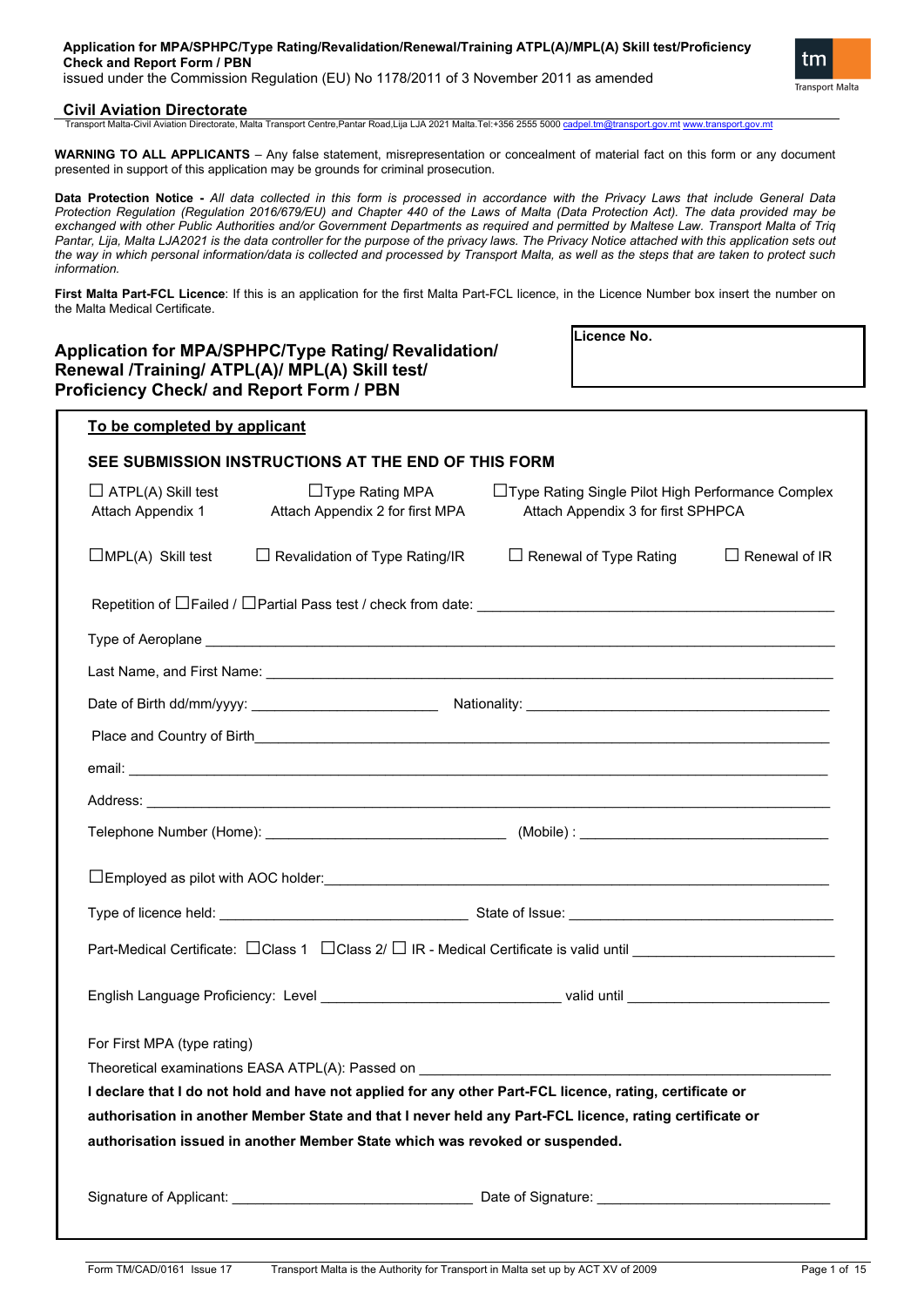Civil Aviation Directorate, Transport Malta, Malta Transport Centre, Pantar Road, Lija LJA 2021,Malta. Tel:+356 2555 5000 [cadpel.tm@transport.gov.mt](mailto:cadpel.tm@transport.gov.mt) www.transport.gov.mt

| Application for MPA/SPHPC/Type Rating/ Revalidation/Renewal/Training/ ATPL(A)/ MPL(A)<br>Skill test/Proficiency Check/ and Report Form / PBN                                                                                                          |  |  |  |  |  |
|-------------------------------------------------------------------------------------------------------------------------------------------------------------------------------------------------------------------------------------------------------|--|--|--|--|--|
| <b>Complete for:</b><br><b>Applicant Full Name and Licence No:</b>                                                                                                                                                                                    |  |  |  |  |  |
| □Issue of MPA /SPHPC type rating<br>1)                                                                                                                                                                                                                |  |  |  |  |  |
| 2)<br>$\Box$ Renewal of an expired rating                                                                                                                                                                                                             |  |  |  |  |  |
| To be Completed by ATO and signed by Head of Training                                                                                                                                                                                                 |  |  |  |  |  |
| 1 Theoretical training for the issue of a type or class rating performed during periods                                                                                                                                                               |  |  |  |  |  |
|                                                                                                                                                                                                                                                       |  |  |  |  |  |
| Mark obtained: ______________________________ % (Pass mark 75%)                                                                                                                                                                                       |  |  |  |  |  |
| 2 Simulator                                                                                                                                                                                                                                           |  |  |  |  |  |
| Simulator manufacturer ______________________Sim Code: ________________________Aircraft type _________________                                                                                                                                        |  |  |  |  |  |
|                                                                                                                                                                                                                                                       |  |  |  |  |  |
| hrs                                                                                                                                                                                                                                                   |  |  |  |  |  |
| Instrument approaches at aerodromes example and the state of the state of the state of the state of the state o                                                                                                                                       |  |  |  |  |  |
| Toa DA/H of _______________________                                                                                                                                                                                                                   |  |  |  |  |  |
|                                                                                                                                                                                                                                                       |  |  |  |  |  |
|                                                                                                                                                                                                                                                       |  |  |  |  |  |
|                                                                                                                                                                                                                                                       |  |  |  |  |  |
| $\Box$ in the aircraft as per PEL Notice 49<br>$\Box$ in the Simulator (ZFTT)<br>3 Flight training                                                                                                                                                    |  |  |  |  |  |
|                                                                                                                                                                                                                                                       |  |  |  |  |  |
|                                                                                                                                                                                                                                                       |  |  |  |  |  |
| Take-offs____________________Full-stop landings: _______________Location and date _____________________________                                                                                                                                       |  |  |  |  |  |
|                                                                                                                                                                                                                                                       |  |  |  |  |  |
|                                                                                                                                                                                                                                                       |  |  |  |  |  |
| Flight time at the controls______________________________Signature of TRI/TRE ________________________________                                                                                                                                        |  |  |  |  |  |
| $4 \Box$ Recommendation for Skill Test/ Renewal Proficiency Check - The ATO confirms that the applicant has<br>completed the training required by the approved syllabus, and recommends the applicant for the Skill test/<br><b>Proficiency Check</b> |  |  |  |  |  |
| Registration No: 2008                                                                                                                                                                                                                                 |  |  |  |  |  |
|                                                                                                                                                                                                                                                       |  |  |  |  |  |
| For Office Use:                                                                                                                                                                                                                                       |  |  |  |  |  |
| $\Box$ Yes<br>$\Box$ No<br>Limitation to initially fly under the supervision of an instructor as required by OSD                                                                                                                                      |  |  |  |  |  |
| If required, number of hours under supervision is _____________________________hrs                                                                                                                                                                    |  |  |  |  |  |
|                                                                                                                                                                                                                                                       |  |  |  |  |  |
| <b>Complete for Revalidation of Type Rating</b><br>To be completed by the Examiner Complete and Complete and Complete and Complete and Complete and Complete and                                                                                      |  |  |  |  |  |
|                                                                                                                                                                                                                                                       |  |  |  |  |  |
| $\Box$ 10 route sectors<br>$\Box$ Combined LPC/OPC according to FCL 740.A (a)(3) or<br>or                                                                                                                                                             |  |  |  |  |  |
| $\Box$ Flight with examiner according to FCL.740 A completed                                                                                                                                                                                          |  |  |  |  |  |
|                                                                                                                                                                                                                                                       |  |  |  |  |  |
|                                                                                                                                                                                                                                                       |  |  |  |  |  |
|                                                                                                                                                                                                                                                       |  |  |  |  |  |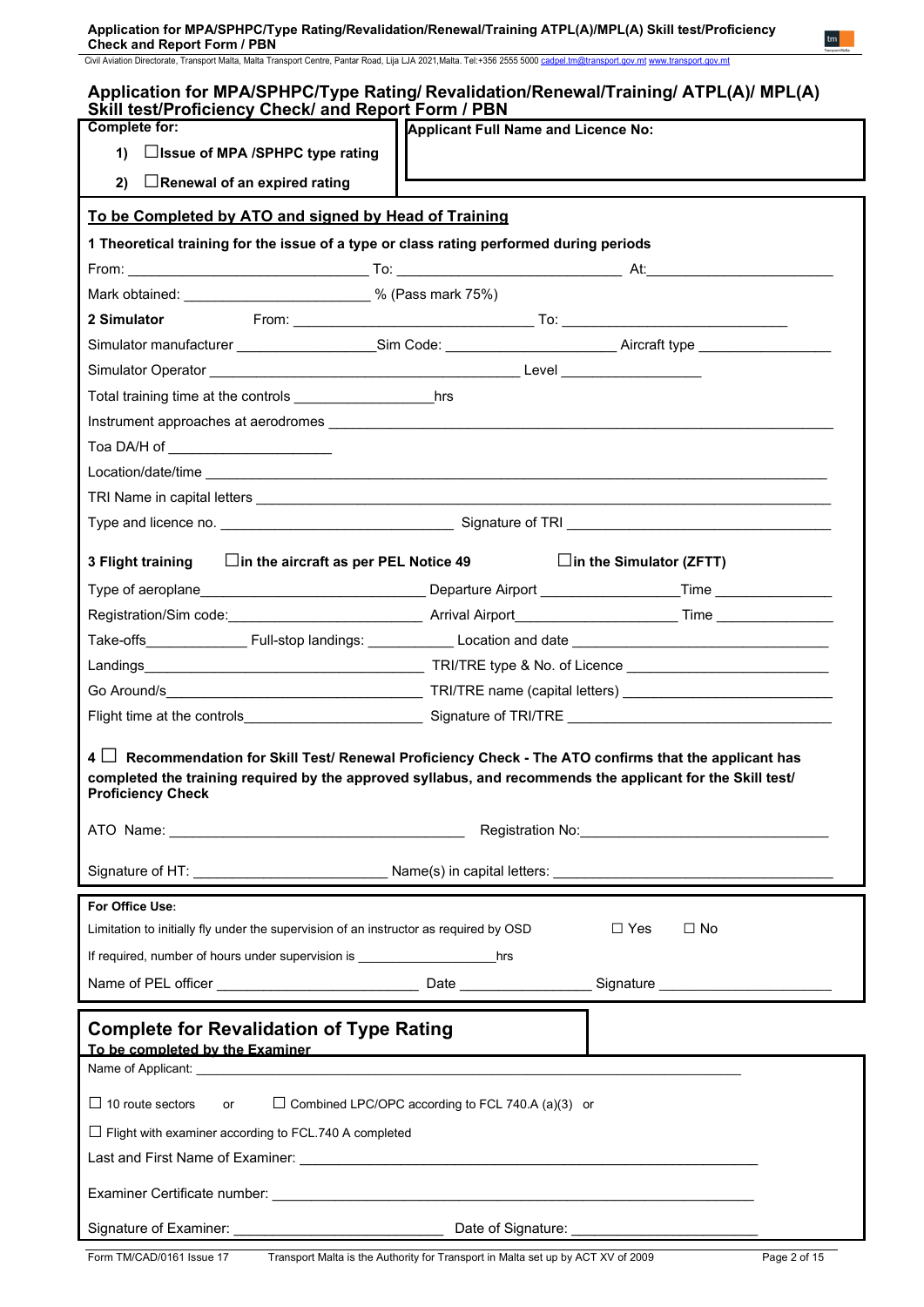Civil Aviation Directorate, Transport Malta, Malta Transport Centre, Pantar Road, Lija LJA 2021,Malta. Tel:+356 2555 5000 [cadpel.tm@transport.gov.mt](mailto:cadpel.tm@transport.gov.mt) www.transport.gov.mt

#### **Application for MPA/SPHPC/Type Rating/ Revalidation/ Renewal/Training/ ATPL(A)/ MPL(A) Skill test/ Proficiency Check/ and Report Form / PBN Multi-pilot Aeroplanes and Single-pilot high-performance complex aeroplanes PRACTICAL TRAINING ATPL / MPL / TYPE RATING SKILL TEST OR PROF. CHECK Manoeuvres/Procedures FSTD** A **Instructor** initials when training completed Tested or checked in FSTD or A Examiner initials when test completed SECTION 1 1. 1.1 **Flight preparation** Performance calculation OTD P 1.2 Aeroplane external visual inspection; location of each item and purpose of inspection OTD P# <sup>P</sup> 1.3 Cockpit inspection P 1.4 Use of checklist prior to starting engines, starting procedures, radio and navigation equipment check, selection and setting of navigation and communication frequencies  $\mathsf{P}\rightarrow$   $\qquad \qquad \mathsf{M}$ 1.5 Taxiing in compliance with air traffic control or instructions of instructor  $P \rightarrow$ 1.6 Before take-off checks  $\begin{vmatrix} P \rightarrow \\ \end{vmatrix}$   $\rightarrow$   $\begin{vmatrix} \rightarrow \\ \end{vmatrix}$  M SECTION 2 2. 2.1 **Take-offs** Normal take-offs with different flap settings, including expedited take-off  $P \rightarrow$   $\rightarrow$ 2.2\* Instrument take-off; transition to instrument flight is required during rotation or immediately after becoming airborne  $P \rightarrow$   $\rightarrow$ 2.3 Crosswind take-off P 2.4 Take-off at maximum take-off mass (actual or<br>
comulated maximum take off mass) Take-off at maximum take-off mass (actual or  $\begin{array}{|c|c|c|c|c|}\n \text{simulated maximum take-off mass)}\n \end{array}$ 2.5  $2.5.1*$ Take-offs with simulated engine failure: shortly after reaching V2 (In aeroplanes which are not certificated as transport category or commuter category aeroplanes, the engine failure shall not be simulated until reaching a minimum height of 500ft above runway end. In aeroplanes having the same performance as a transport category aeroplane regarding take-off mass and density altitude, the instructor may simulate the engine failure shortly after reaching V2)  $P \rightarrow$ 2.5.2\* between V1 and V2 <sup>P</sup> <sup>X</sup> <sup>M</sup> FFS only 2.6 Rejected take-off at a reasonable speed before  $\rho \rightarrow$   $\rho \rightarrow$   $\rho$ SECTION 3 3. 3.1 **Flight Manoeuvres and Procedures** Flight manoeuvres and procedures Manual flight with and without flight directors (no autopilot, no autothrust/autothrottle, and at different control laws, where applicable)  $P \rightarrow$   $\rightarrow$ 3.1.1 At different speeds (including slow flight) and altitudes within the FSTD training envelope  $P \rightarrow$ 3.1.2 Steep turns using 45° bank, 180° to 360° left and right  $\left|\begin{array}{ccc} P \rightarrow \\ \end{array}\right|$ 3.1.3 Turns with and without spoilers **P**  $\rightarrow$  P  $\rightarrow$  P **Applicant Full Name and Licence No:**

approach

Procedural instrument flying and manoeuvring including instrument departure and arrival, and visual

3.1.4

 $P \rightarrow$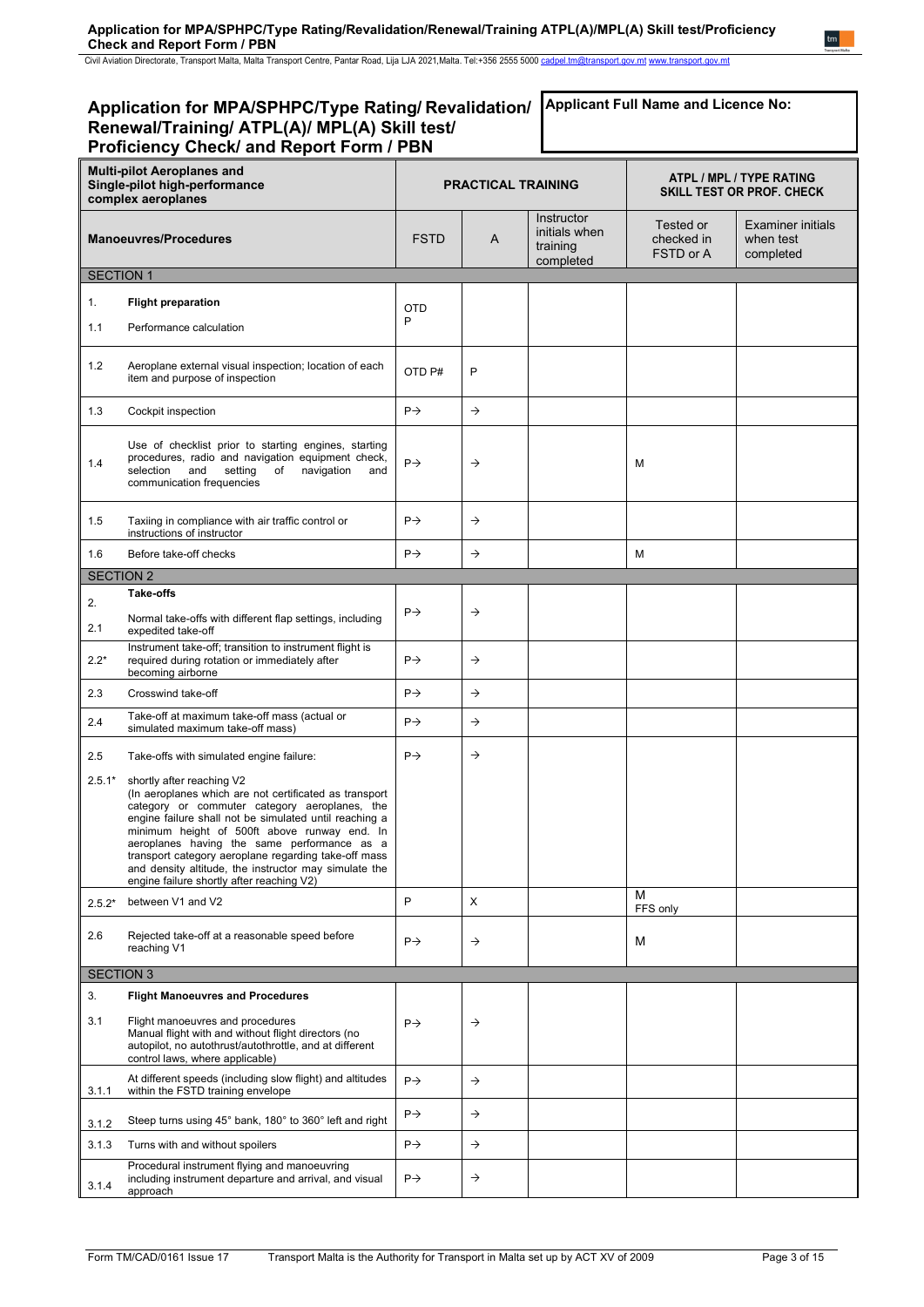Civil Aviation Directorate, Transport Malta, Malta Transport Centre, Pantar Road, Lija LJA 2021,Malta. Tel:+356 2555 5000 [cadpel.tm@transport.gov.mt](mailto:cadpel.tm@transport.gov.mt) www.transport.gov.mt

# **Application for MPA/SPHPC/Type Rating/ Revalidation/ Renewal/Training/ ATPL(A)/ MPL(A) Skill test/ Proficiency Check/ and Report Form / PBN**

**Applicant Full Name and Licence No:**

| <b>Multi-pilot Aeroplanes and</b><br>Single-pilot high-performance<br>complex aeroplanes |                                                                                                                                 | <b>PRACTICAL TRAINING</b> |                                                                                    | ATPL / MPL / TYPE RATING<br>SKILL TEST OR PROF. CHECK |                                   |                                                                                                |
|------------------------------------------------------------------------------------------|---------------------------------------------------------------------------------------------------------------------------------|---------------------------|------------------------------------------------------------------------------------|-------------------------------------------------------|-----------------------------------|------------------------------------------------------------------------------------------------|
|                                                                                          | <b>Manoeuvres/Procedures</b>                                                                                                    | <b>FSTD</b>               | A                                                                                  | Instructor initials<br>when training<br>completed     | Tested or checked in<br>FSTD or A | Examiner initials when<br>test completed                                                       |
| 3.2                                                                                      | Tuck under and Mach buffets (if applicable),<br>and other specific flight characteristics of the<br>aeroplane (e.g. Dutch Roll) | $P\rightarrow$            | $\rightarrow$ X<br>An<br>aeroplane<br>shall not<br>be used<br>for this<br>exercise |                                                       | FFS only                          |                                                                                                |
| 3.3                                                                                      | Normal operation of systems and controls<br>engineer's panel (if applicable)                                                    | OTDP $\rightarrow$        | $\rightarrow$                                                                      |                                                       |                                   |                                                                                                |
|                                                                                          | Normal and abnormal operations of following systems:                                                                            |                           |                                                                                    |                                                       | м                                 | A mandatory minimum<br>of 3 abnormal shall be<br>selected from 3.4.0 to<br>3.4.14 inclusive    |
| 3.4.0                                                                                    | Engine (if necessary propeller)                                                                                                 | OTD $P \rightarrow$       | $\rightarrow$                                                                      |                                                       |                                   |                                                                                                |
| 3.4.1                                                                                    | Pressurisation and air-conditioning                                                                                             | OTD $P \rightarrow$       | $\rightarrow$                                                                      |                                                       |                                   |                                                                                                |
| 3.4.2                                                                                    | Pitot / static system                                                                                                           | OTD $P \rightarrow$       | $\rightarrow$                                                                      |                                                       |                                   |                                                                                                |
| 3.4.3                                                                                    | Fuel system                                                                                                                     | OTD $P\rightarrow$        | $\rightarrow$                                                                      |                                                       |                                   |                                                                                                |
| 3.4.4                                                                                    | Electrical system                                                                                                               | OTD $P\rightarrow$        | $\rightarrow$                                                                      |                                                       |                                   |                                                                                                |
| 3.4.5                                                                                    | Hydraulic system                                                                                                                | OTD P $\rightarrow$       | $\rightarrow$                                                                      |                                                       |                                   |                                                                                                |
| 3.4.6                                                                                    | Flight control and Trim-system                                                                                                  | OTD $P\rightarrow$        | $\rightarrow$                                                                      |                                                       |                                   |                                                                                                |
| 3.4.7                                                                                    | Anti-icing/de-icing system, Glare shield<br>heating                                                                             | OTD $P\rightarrow$        | $\rightarrow$                                                                      |                                                       |                                   |                                                                                                |
| 3.4.8                                                                                    | Autopilot/Flight director                                                                                                       | OTD $P\rightarrow$        | $\rightarrow$                                                                      |                                                       | M (Single pilot<br>only)          |                                                                                                |
| 3.4.9                                                                                    | Stall warning devices or stall avoidance<br>devices, and stability augmentation devices                                         | OTD $P\rightarrow$        | $\rightarrow$                                                                      |                                                       |                                   |                                                                                                |
| 3.4.10                                                                                   | Ground proximity warning system, weather<br>radar, radio altimeter, transponder                                                 | $P \rightarrow$           | $\rightarrow$                                                                      |                                                       |                                   |                                                                                                |
| 3.4.11                                                                                   | Radios, navigation equipment, instruments,<br>flight management system                                                          | OTD $P \rightarrow$       | $\rightarrow$                                                                      |                                                       |                                   |                                                                                                |
| 3.4.12                                                                                   | Landing gear and brake                                                                                                          | OTD P $\rightarrow$       | $\rightarrow$                                                                      |                                                       |                                   |                                                                                                |
| 3.4.13                                                                                   | Slat and flap system                                                                                                            | OTD $P\rightarrow$        | $\rightarrow$                                                                      |                                                       |                                   |                                                                                                |
| 3.4.14                                                                                   | Auxiliary power unit (APU)                                                                                                      | OTD $P \rightarrow$       | $\rightarrow$                                                                      |                                                       |                                   |                                                                                                |
| Intentionally left blank                                                                 |                                                                                                                                 |                           |                                                                                    |                                                       |                                   |                                                                                                |
| 3.6                                                                                      | Abnormal and emergency procedures:                                                                                              |                           |                                                                                    |                                                       | М                                 | A mandatory<br>minimum of three<br>items shall be<br>selected from 3.6.1<br>to 3.6.9 inclusive |
| 3.6.1                                                                                    | Fire drills, e.g. engine, APU, cabin, cargo<br>compartment, flight deck, wing and electrical<br>fires including evacuation      | $P \rightarrow$           | $\rightarrow$                                                                      |                                                       |                                   |                                                                                                |
| 3.6.2                                                                                    | Smoke control and removal                                                                                                       | $P\rightarrow$            | $\rightarrow$                                                                      |                                                       |                                   |                                                                                                |
| 3.6.3                                                                                    | Engine failures, shutdown and restart at a safe<br>height                                                                       | $P\rightarrow$            | $\rightarrow$                                                                      |                                                       |                                   |                                                                                                |
| 3.6.4                                                                                    | Fuel dumping (simulated)                                                                                                        | $P\rightarrow$            | $\rightarrow$                                                                      |                                                       |                                   |                                                                                                |
| 3.6.5                                                                                    | Wind shear at take-off/landing                                                                                                  | P                         | X                                                                                  |                                                       | FFS only                          |                                                                                                |
| 3.6.6                                                                                    | Simulated cabin pressure failure/emergency<br>descent                                                                           | $P\rightarrow$            | $\rightarrow$                                                                      |                                                       |                                   |                                                                                                |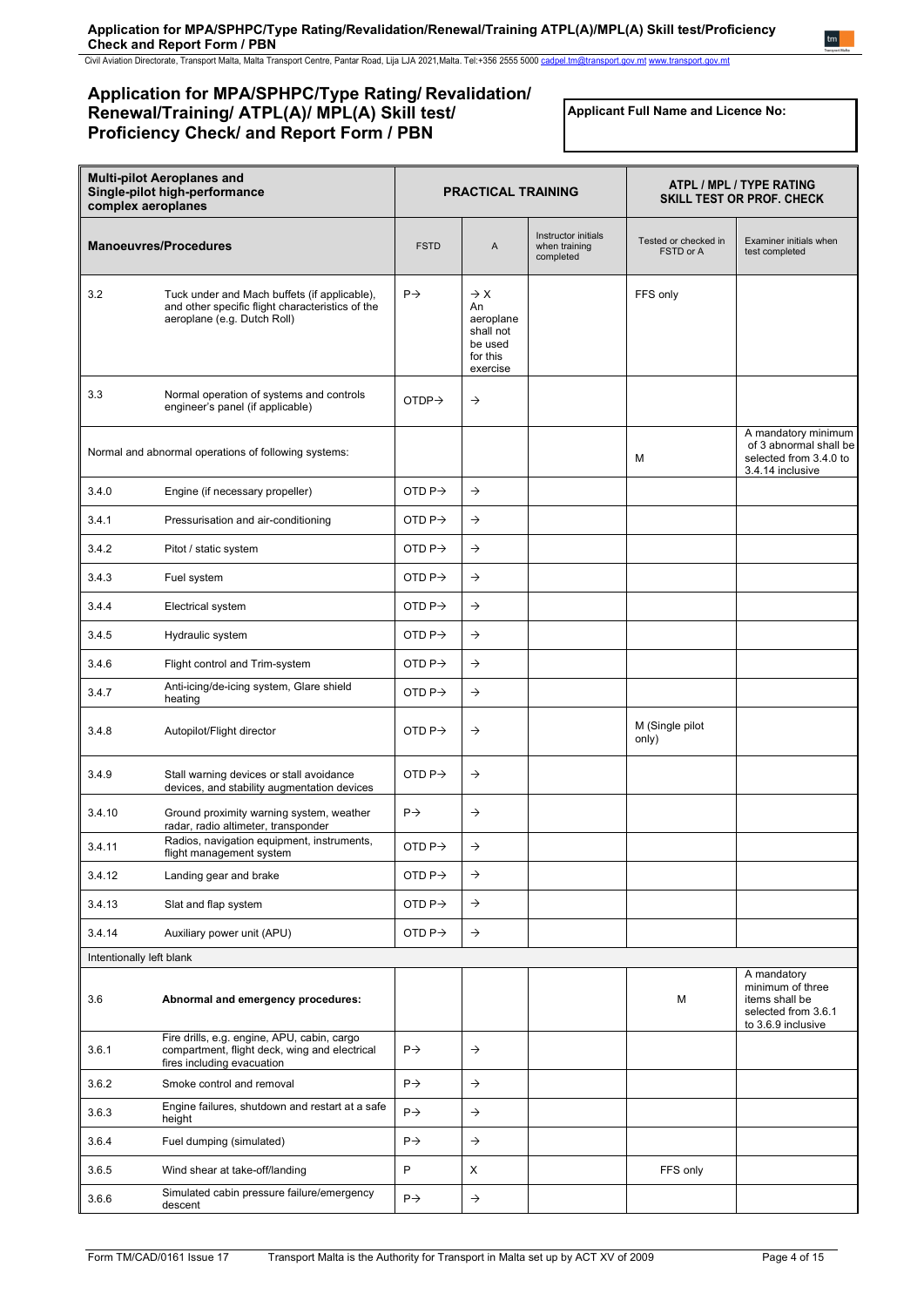Civil Aviation Directorate, Transport Malta, Malta Transport Centre, Pantar Road, Lija LJA 2021,Malta. Tel:+356 2555 5000 [cadpel.tm@transport.gov.mt](mailto:cadpel.tm@transport.gov.mt) www.transport.gov.mt

# **Application for MPA/SPHPC/Type Rating/ Revalidation/ Renewal/Training/ ATPL(A)/ MPL(A) Skill test/ Proficiency Check/ and Report Form / PBN**

**Applicant Full Name and Licence No:**

| <b>Multi-pilot Aeroplanes and</b><br>Single-pilot high-performance<br>complex aeroplanes |                                                                                                                                                                                                                                                                                                                                                                                                                                                                                                                                                                                                                                                                                                                                                                                                                                                                                                                                                                                                                                                                                 | <b>PRACTICAL TRAINING</b>                                        |                                                                        | ATPL / MPL / TYPE RATING<br><b>SKILL TEST OR PROF. CHECK</b> |                                   |                                          |
|------------------------------------------------------------------------------------------|---------------------------------------------------------------------------------------------------------------------------------------------------------------------------------------------------------------------------------------------------------------------------------------------------------------------------------------------------------------------------------------------------------------------------------------------------------------------------------------------------------------------------------------------------------------------------------------------------------------------------------------------------------------------------------------------------------------------------------------------------------------------------------------------------------------------------------------------------------------------------------------------------------------------------------------------------------------------------------------------------------------------------------------------------------------------------------|------------------------------------------------------------------|------------------------------------------------------------------------|--------------------------------------------------------------|-----------------------------------|------------------------------------------|
| <b>Manoeuvres/Procedures</b>                                                             |                                                                                                                                                                                                                                                                                                                                                                                                                                                                                                                                                                                                                                                                                                                                                                                                                                                                                                                                                                                                                                                                                 | <b>FSTD</b>                                                      | A                                                                      | Instructor initials<br>when training<br>completed            | Tested or checked in<br>FSTD or A | Examiner initials when<br>test completed |
| 3.6.7                                                                                    | Incapacitation of flight crew member                                                                                                                                                                                                                                                                                                                                                                                                                                                                                                                                                                                                                                                                                                                                                                                                                                                                                                                                                                                                                                            | $P \rightarrow$                                                  | $\rightarrow$                                                          |                                                              |                                   |                                          |
| 3.6.8                                                                                    | Other emergency procedures as outlined in the<br>appropriate Aeroplane Flight Manual (AFM)                                                                                                                                                                                                                                                                                                                                                                                                                                                                                                                                                                                                                                                                                                                                                                                                                                                                                                                                                                                      | $P \rightarrow$                                                  | $\rightarrow$                                                          |                                                              |                                   |                                          |
| 3.6.9                                                                                    | <b>TCAS</b> event                                                                                                                                                                                                                                                                                                                                                                                                                                                                                                                                                                                                                                                                                                                                                                                                                                                                                                                                                                                                                                                               | <b>OTD</b><br>$P \rightarrow$                                    | An<br>aeroplane<br>shall not<br>be used                                |                                                              | FFS only                          |                                          |
| 3.7<br>3.7.1                                                                             | Upset recovery training<br>Recovery from stall events in:<br>- take-off configuration;<br>- clean configuration at low altitude;<br>- clean configuration near maximum operating<br>altitude; and<br>- landing configuration.                                                                                                                                                                                                                                                                                                                                                                                                                                                                                                                                                                                                                                                                                                                                                                                                                                                   | P<br><b>FFS</b><br>qualified<br>for the<br>training<br>task only | X<br>An aero-<br>plane<br>shall not<br>be used<br>for this<br>exercise |                                                              |                                   |                                          |
| 3.7.2                                                                                    | The following upset exercises:<br>- recovery from nose-high at various bank<br>angles: and<br>- recovery from nose-low at various bank angles                                                                                                                                                                                                                                                                                                                                                                                                                                                                                                                                                                                                                                                                                                                                                                                                                                                                                                                                   | P<br><b>FFS</b><br>qualified<br>for the<br>training<br>task only | Χ<br>An aero-<br>plane<br>shall not<br>be used<br>for this<br>exercise |                                                              | FFS only                          |                                          |
| 3.8                                                                                      | Instrument flight procedures                                                                                                                                                                                                                                                                                                                                                                                                                                                                                                                                                                                                                                                                                                                                                                                                                                                                                                                                                                                                                                                    |                                                                  |                                                                        |                                                              |                                   |                                          |
| $3.8.1*$                                                                                 | Adherence to departure and arrival routes and<br><b>ATC</b> instructions                                                                                                                                                                                                                                                                                                                                                                                                                                                                                                                                                                                                                                                                                                                                                                                                                                                                                                                                                                                                        | $P \rightarrow$                                                  | $\rightarrow$                                                          |                                                              | M                                 |                                          |
| $3.8.2*$                                                                                 | Holding procedures                                                                                                                                                                                                                                                                                                                                                                                                                                                                                                                                                                                                                                                                                                                                                                                                                                                                                                                                                                                                                                                              | $P \rightarrow$                                                  | $\rightarrow$                                                          |                                                              |                                   |                                          |
| $3.8.3*$                                                                                 | 3D operations to DH/A of 200 feet (60 m) or to<br>higher minima if required by the approach<br>procedure                                                                                                                                                                                                                                                                                                                                                                                                                                                                                                                                                                                                                                                                                                                                                                                                                                                                                                                                                                        |                                                                  |                                                                        |                                                              |                                   |                                          |
|                                                                                          | Note: According to the AFM, RNP APCH procedures may require the use of autopilot or flight director. The procedure to be flown manually shall be chosen<br>taking into account such limitations (for example, choose an ILS for 3.8.3.1 in the case of such AFM limitation).                                                                                                                                                                                                                                                                                                                                                                                                                                                                                                                                                                                                                                                                                                                                                                                                    |                                                                  |                                                                        |                                                              |                                   |                                          |
| $3.8.3.1*$                                                                               | manually, without flight director                                                                                                                                                                                                                                                                                                                                                                                                                                                                                                                                                                                                                                                                                                                                                                                                                                                                                                                                                                                                                                               | $P \rightarrow$                                                  | $\rightarrow$                                                          |                                                              | M<br>(skill test only)            |                                          |
| $3.8.3.2*$                                                                               | manually, with flight director                                                                                                                                                                                                                                                                                                                                                                                                                                                                                                                                                                                                                                                                                                                                                                                                                                                                                                                                                                                                                                                  | $P \rightarrow$                                                  | $\rightarrow$                                                          |                                                              |                                   |                                          |
| $3.8.3.3*$                                                                               | with autopilot                                                                                                                                                                                                                                                                                                                                                                                                                                                                                                                                                                                                                                                                                                                                                                                                                                                                                                                                                                                                                                                                  | $P \rightarrow$                                                  | $\rightarrow$                                                          |                                                              |                                   |                                          |
| $3.8.3.4*$                                                                               | Manually, with one engine simulated inoperative<br>during final approach, either until touchdown or<br>through the complete missed approach<br>procedure (as applicable), starting:<br>before passing 1 000 ft above<br>(i)<br>aerodrome level; and<br>(ii) after passing 1 000 ft above<br>(ii)<br>aerodrome level.<br>In aeroplanes which are not certificated as<br>transport category aeroplanes (JAR/FAR 25) or<br>as commuter category aeroplanes (SFAR 23),<br>the approach with simulated engine failure and<br>the ensuing go- around shall be initiated in<br>conjunction with the 2D approach in accordance<br>with 3.8.4. The go- around shall be initiated<br>when reaching the published obstacle clearance<br>height/altitude (OCH/A); however, not later than<br>reaching an MDH/A of 500 ft above the runway<br>threshold elevation. In aeroplanes having the<br>same performance as a transport category<br>aeroplane regarding take-off mass and density<br>altitude, the instructor may simulate the engine<br>failure in accordance with exercise 3.8.3.4. | $P \rightarrow$                                                  | $\rightarrow$                                                          |                                                              | м                                 |                                          |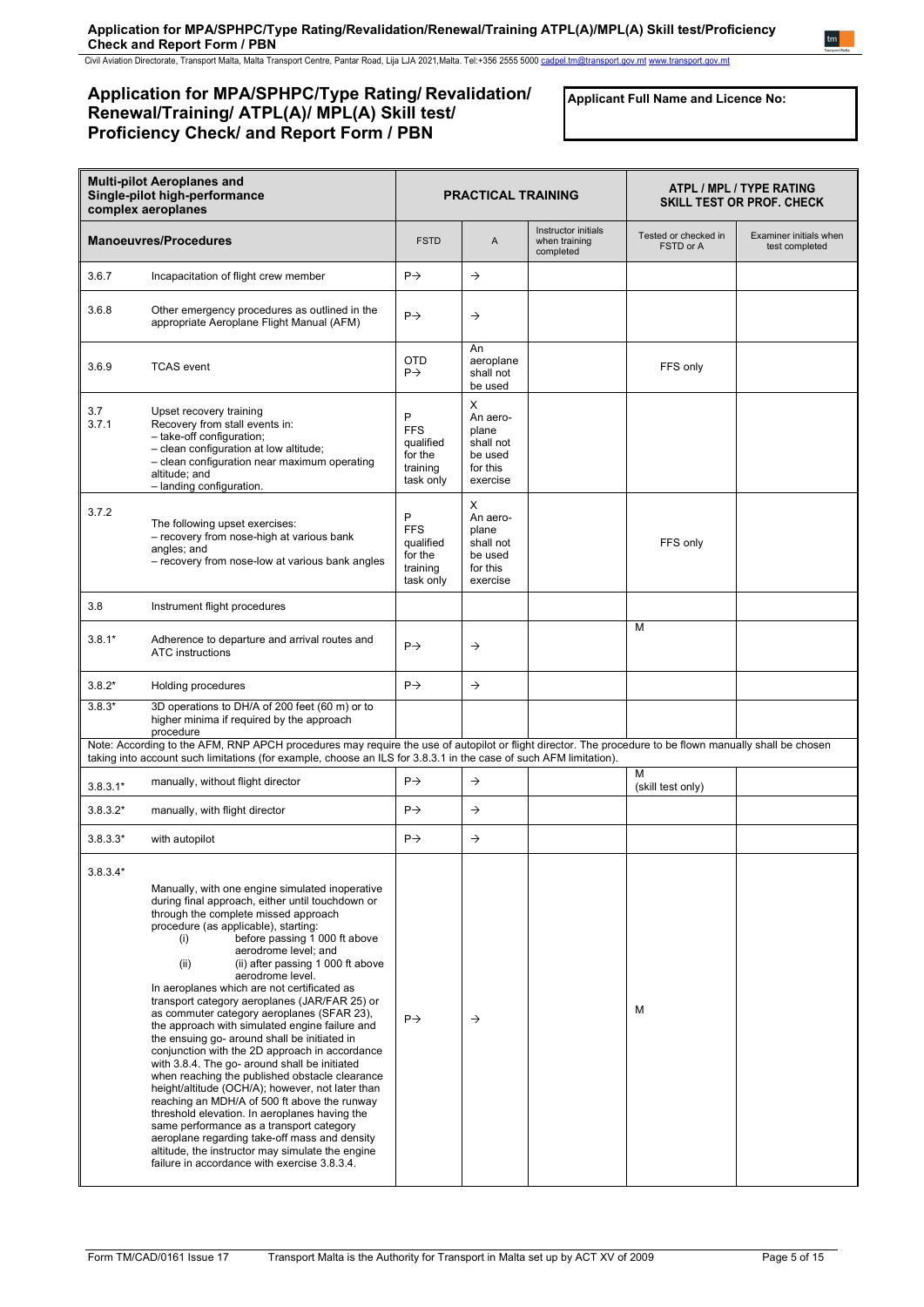Civil Aviation Directorate, Transport Malta, Malta Transport Centre, Pantar Road, Lija LJA 2021,Malta. Tel:+356 2555 5000 [cadpel.tm@transport.gov.mt](mailto:cadpel.tm@transport.gov.mt) www.transport.gov.mt

# **Application for MPA/SPHPC/Type Rating/ Revalidation/ Renewal/Training/ ATPL(A)/ MPL(A) Skill test/ Proficiency Check/ and Report Form / PBN**

**Applicant Full Name and Licence No:**

| <b>Multi-pilot Aeroplanes and</b><br>Single-pilot high-performance<br>complex aeroplanes |                                                                                                                                                                                                                                                                                                                                                                                                                                                                     | <b>PRACTICAL TRAINING</b> |                                                                 | ATPL / MPL / TYPE RATING<br><b>SKILL TEST OR PROF. CHECK</b> |                                    |                                          |
|------------------------------------------------------------------------------------------|---------------------------------------------------------------------------------------------------------------------------------------------------------------------------------------------------------------------------------------------------------------------------------------------------------------------------------------------------------------------------------------------------------------------------------------------------------------------|---------------------------|-----------------------------------------------------------------|--------------------------------------------------------------|------------------------------------|------------------------------------------|
|                                                                                          | <b>Manoeuvres/Procedures</b>                                                                                                                                                                                                                                                                                                                                                                                                                                        | <b>FSTD</b>               | A                                                               | Instructor initials<br>when training<br>completed            | Tested or checked in<br>FSTD or A  | Examiner initials when<br>test completed |
| $3.8.4*$                                                                                 | 2D operations down to the MDH/A                                                                                                                                                                                                                                                                                                                                                                                                                                     | $P^* \rightarrow$         | $\rightarrow$                                                   |                                                              | M                                  |                                          |
| 3.8.5                                                                                    | Circling approach under the following conditions:<br>(a)*approach to the authorised minimum circling<br>approach altitude at the aerodrome in question in<br>accordance with the local instrument approach<br>facilities in simulated instrument flight conditions;<br>followed by:<br>(b) circling approach to another runway at least<br>90° off centreline from the final approach used in<br>item (a), at the authorised minimum circling<br>approach altitude. | $P^* \rightarrow$         | $\rightarrow$                                                   |                                                              |                                    |                                          |
|                                                                                          | Remark: If (a) and (b) are not possible due to<br>ATC reasons, a simulated low visibility pattern<br>may be performed.                                                                                                                                                                                                                                                                                                                                              |                           |                                                                 |                                                              |                                    |                                          |
| 3.8.6                                                                                    | Visual approaches                                                                                                                                                                                                                                                                                                                                                                                                                                                   | $P \rightarrow$           | $\rightarrow$                                                   |                                                              |                                    |                                          |
| <b>SECTION 4</b>                                                                         |                                                                                                                                                                                                                                                                                                                                                                                                                                                                     |                           |                                                                 |                                                              |                                    |                                          |
| 4.                                                                                       | <b>Missed Approach Procedures</b>                                                                                                                                                                                                                                                                                                                                                                                                                                   | $P^* \rightarrow$         | $\rightarrow$                                                   |                                                              |                                    |                                          |
| 4.1                                                                                      | Go-around with all engines operating* during a<br>3D operation on reaching decision height                                                                                                                                                                                                                                                                                                                                                                          | $P^* \rightarrow$         | $\rightarrow$                                                   |                                                              |                                    |                                          |
| 4.2                                                                                      | Go-around with all engines operating* from<br>various stages during an instrument approach                                                                                                                                                                                                                                                                                                                                                                          | $P^* \rightarrow$         | $\rightarrow$                                                   |                                                              |                                    |                                          |
| 4.3                                                                                      | Other missed approach procedures                                                                                                                                                                                                                                                                                                                                                                                                                                    | $P^* \rightarrow$         | $\rightarrow$                                                   |                                                              |                                    |                                          |
| $4.4*$                                                                                   | Manual go-around with the critical engine<br>simulated inoperative after an instrument<br>approach on reaching DH, MDH or MAPt                                                                                                                                                                                                                                                                                                                                      | $P^* \rightarrow$         | $\rightarrow$                                                   |                                                              | M                                  |                                          |
| 4.5                                                                                      | Rejected landing with all engines operating:<br>- from various heights below DH/MDH;<br>- after touchdown (baulked landing)<br>In aeroplanes which are not certificated as<br>transport category aeroplanes (JAR/FAR 25) or<br>as commuter category aeroplanes (SFAR 23),<br>the rejected landing with all engines operating<br>shall be initiated below MDH/A or after<br>touchdown.                                                                               | $P \rightarrow$           | $\rightarrow$                                                   |                                                              |                                    |                                          |
| <b>SECTION 5</b>                                                                         |                                                                                                                                                                                                                                                                                                                                                                                                                                                                     |                           |                                                                 |                                                              |                                    |                                          |
| 5.<br>5.1                                                                                | Landings<br>Normal landings*<br>with<br>reference<br>visual<br>established when reaching DA/H following an<br>instrument approach operation                                                                                                                                                                                                                                                                                                                         | P                         |                                                                 |                                                              |                                    |                                          |
| 5.2                                                                                      | Landing with simulated jammed horizontal<br>stabiliser in any out-of-trim position                                                                                                                                                                                                                                                                                                                                                                                  | $P \rightarrow$           | An<br>aeroplane<br>shall not<br>be used<br>for this<br>exercise |                                                              | FFS only                           |                                          |
| 5.3                                                                                      | Crosswind landings (a/c, if practicable)                                                                                                                                                                                                                                                                                                                                                                                                                            | $P \rightarrow$           | $\rightarrow$                                                   |                                                              |                                    |                                          |
| 5.4                                                                                      | Traffic pattern and landing without extended or<br>with partly extended flaps and slats                                                                                                                                                                                                                                                                                                                                                                             | $P \rightarrow$           | $\rightarrow$                                                   |                                                              |                                    |                                          |
| 5.5                                                                                      | Landing with critical engine simulated inoperative                                                                                                                                                                                                                                                                                                                                                                                                                  | $P \rightarrow$           | $\rightarrow$                                                   |                                                              | м                                  |                                          |
| 5.6                                                                                      | Landing with two engines inoperative:<br>- aeroplanes with 3 engines: the centre engine<br>and 1 outboard engine as far as practicable<br>according to data of the AFM,<br>- aeroplanes with 4 engines: 2 engines at one<br>side                                                                                                                                                                                                                                    | P                         | х                                                               |                                                              | М<br>FFS only<br>(skill test only) |                                          |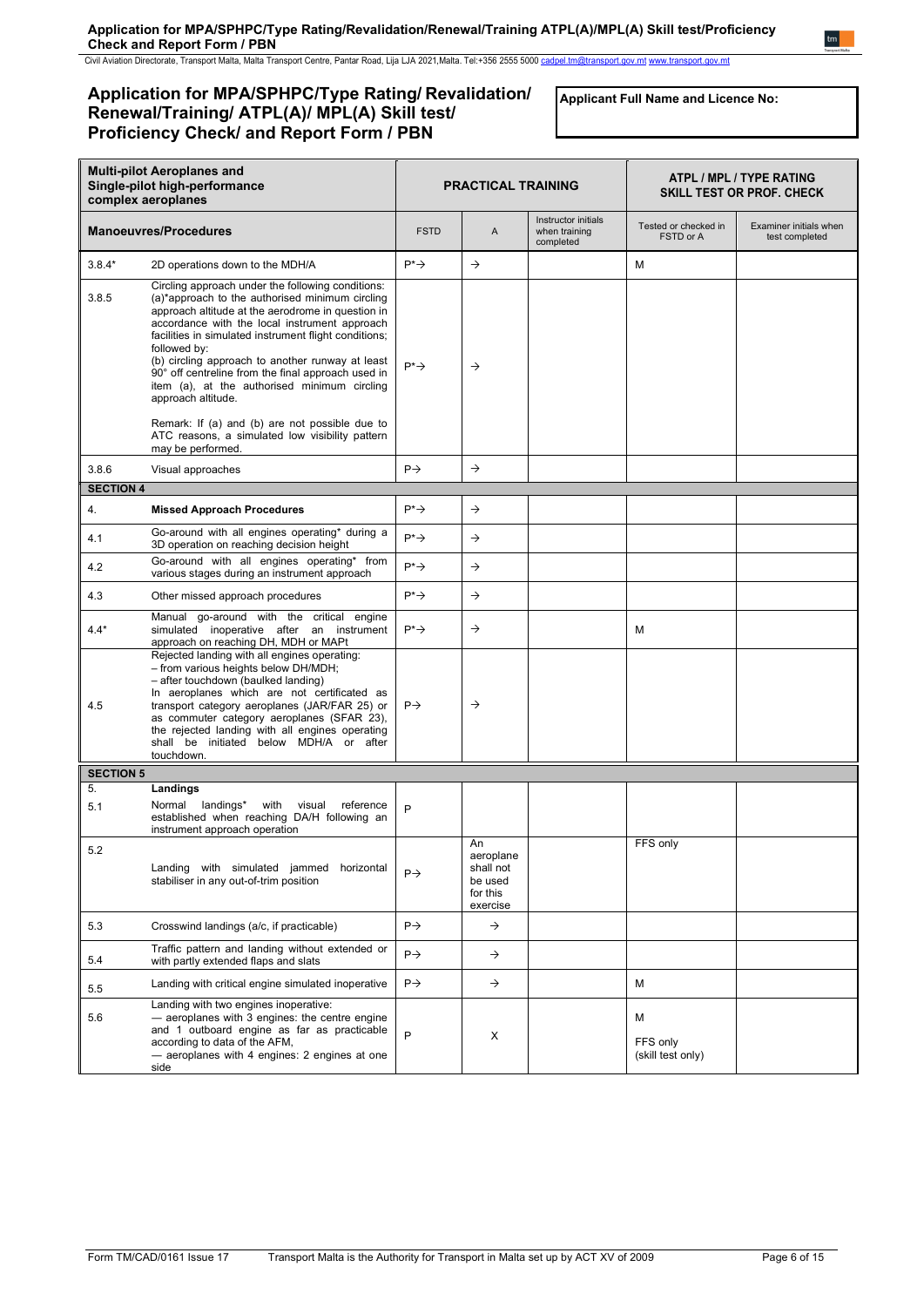Civil Aviation Directorate, Transport Malta, Malta Transport Centre, Pantar Road, Lija LJA 2021,Malta. Tel:+356 2555 5000 [cadpel.tm@transport.gov.mt](mailto:cadpel.tm@transport.gov.mt) www.transport.gov.mt

# **Application for MPA/SPHPC/Type Rating/ Revalidation/ Renewal/Training/ ATPL(A)/ MPL(A) Skill test/ Proficiency Check/ and Report Form / PBN**

**Applicant Full Name and Licence No:**

| <b>Multi-pilot Aeroplanes and</b><br>Single-pilot high-performance<br>complex aeroplanes |                                                                                                                                                                                                                                                                                                                                                                                                                                                                                            | <b>PRACTICAL TRAINING</b> |                                                                                    | ATPL / MPL / TYPE RATING<br><b>SKILL TEST OR PROF. CHECK</b> |                                   |                                          |
|------------------------------------------------------------------------------------------|--------------------------------------------------------------------------------------------------------------------------------------------------------------------------------------------------------------------------------------------------------------------------------------------------------------------------------------------------------------------------------------------------------------------------------------------------------------------------------------------|---------------------------|------------------------------------------------------------------------------------|--------------------------------------------------------------|-----------------------------------|------------------------------------------|
|                                                                                          | <b>Manoeuvres/Procedures</b>                                                                                                                                                                                                                                                                                                                                                                                                                                                               | <b>FSTD</b>               | A                                                                                  | Instructor initials<br>when training<br>completed            | Tested or checked in<br>FSTD or A | Examiner initials when<br>test completed |
| operations.                                                                              | General remarks: Special requirements for extension of a type rating for instrument approaches down to a decision height of less than 200 feet (60m), i.e. Cat II/III<br>Note: CAT II/III operations shall be accomplished in accordance with the applicable air operations requirements                                                                                                                                                                                                   |                           |                                                                                    |                                                              |                                   |                                          |
| <b>SECTION 6</b>                                                                         |                                                                                                                                                                                                                                                                                                                                                                                                                                                                                            |                           |                                                                                    |                                                              |                                   |                                          |
| (200ft) (CAT II/III).<br>shall be used.                                                  | Additional authorisation on a type rating for instrument<br>approaches down to a decision height of less than 60 m<br>The following manoeuvres and procedures are the minimum<br>training requirements to permit instrument approaches down<br>to a DH of less that 60m (200ft). During the following<br>instrument approaches and missed approach procedures all<br>aeroplane equipment required for type certification of<br>instrument approaches down to a DH of less than 60m (200ft) |                           |                                                                                    |                                                              |                                   |                                          |
| $6.1*$                                                                                   | Rejected take-off at minimum authorised RVR                                                                                                                                                                                                                                                                                                                                                                                                                                                | $P^* \rightarrow$         | $\rightarrow$ x<br>An<br>aeroplane<br>shall not<br>be used<br>for this<br>exercise |                                                              | M*                                |                                          |
| $6.2*$                                                                                   | CAT II/III approaches: in simulated instrument<br>flight conditions down to the applicable DH,<br>using flight guidance<br>system.<br>Standard<br>procedures of crew coordination (task sharing,<br>call out procedures, mutual surveillance,<br>information exchange and support) shall be<br>observed                                                                                                                                                                                    | $P \rightarrow$           | $\rightarrow$                                                                      |                                                              | м                                 |                                          |
| $6.3*$                                                                                   | Go-around:<br>after approaches as indicated in 6.2 on reaching<br>DH.<br>The training shall also include a go-around due<br>to (simulated) insufficient RVR, wind shear,<br>aeroplane deviation in excess of approach limits<br>for a successful approach, and ground/airborne<br>equipment failure prior to reaching DH and, go-<br>around with simulated airborne equipment<br>failure.                                                                                                  | $P \rightarrow$           | $\rightarrow$                                                                      |                                                              | $M^*$                             |                                          |
| $6.4*$                                                                                   | $Landing(s)$ :<br>with visual reference established at DH following<br>an instrument approach.<br>Depending on the specific flight guidance<br>system, an automatic landing shall be performed                                                                                                                                                                                                                                                                                             | $P \rightarrow$           | $\rightarrow$                                                                      |                                                              | M                                 |                                          |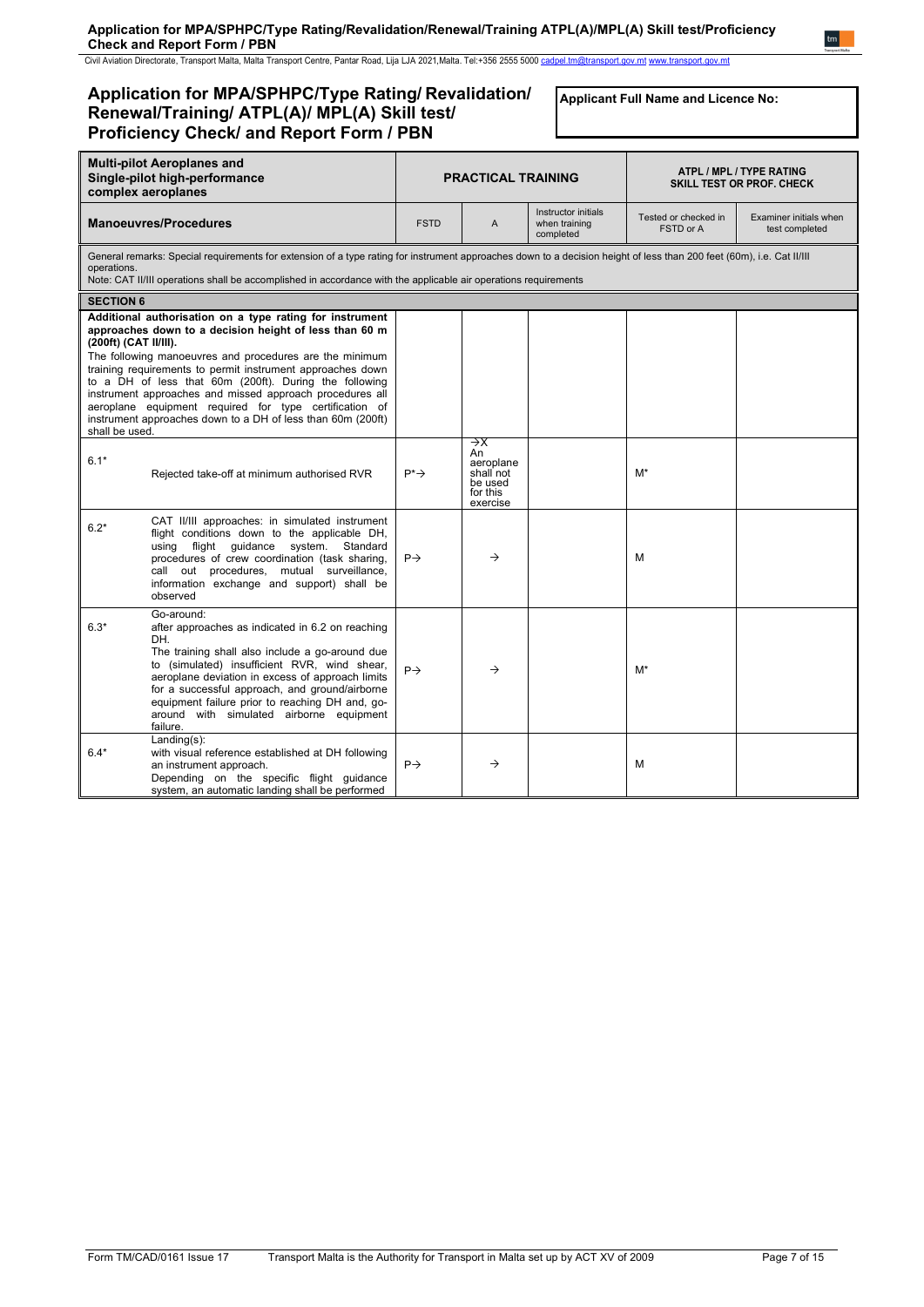Civil Aviation Directorate, Transport Malta, Malta Transport Centre, Pantar Road, Lija LJA 2021,Malta. Tel:+356 2555 5000 [cadpel.tm@transport.gov.mt](mailto:cadpel.tm@transport.gov.mt) www.transport.gov.mt

| <b>Result of Skill test/Proficiency check</b><br><b>Details and Result of the Check/PBN</b>                                                                                                                                                                                                                                                                                                                                                                                                                                                                                                                                                                                                                                                          |  |  |  |  |  |
|------------------------------------------------------------------------------------------------------------------------------------------------------------------------------------------------------------------------------------------------------------------------------------------------------------------------------------------------------------------------------------------------------------------------------------------------------------------------------------------------------------------------------------------------------------------------------------------------------------------------------------------------------------------------------------------------------------------------------------------------------|--|--|--|--|--|
| To be completed by the Examiner                                                                                                                                                                                                                                                                                                                                                                                                                                                                                                                                                                                                                                                                                                                      |  |  |  |  |  |
| Details of Check                                                                                                                                                                                                                                                                                                                                                                                                                                                                                                                                                                                                                                                                                                                                     |  |  |  |  |  |
| Name of Applicant: ___________________________________                                                                                                                                                                                                                                                                                                                                                                                                                                                                                                                                                                                                                                                                                               |  |  |  |  |  |
| $\Box$ ATPL(A) Skill test<br>$\Box$ Skill Test<br>$\Box$ Proficiency Check<br>$\Box$ Revalidation                                                                                                                                                                                                                                                                                                                                                                                                                                                                                                                                                                                                                                                    |  |  |  |  |  |
| $\Box$ MPA Type rating<br>$\Box$ SPHPC Type Rating<br>$\Box$ Renewal<br>$\Box$ MPL Skill test<br>(Tick only for the issue of<br>$\Box$ IR Revalidation<br>$\Box$ IR Renewal<br>a Multi Pilot Licence)                                                                                                                                                                                                                                                                                                                                                                                                                                                                                                                                                |  |  |  |  |  |
| Note: ATPL Skill test could only be conducted if the applicant meets all the experience requirements for the ATPL(A)                                                                                                                                                                                                                                                                                                                                                                                                                                                                                                                                                                                                                                 |  |  |  |  |  |
|                                                                                                                                                                                                                                                                                                                                                                                                                                                                                                                                                                                                                                                                                                                                                      |  |  |  |  |  |
| $\Box$ PIC<br>$\Box$ COPI<br>$\Box$ Aeroplane<br>$\Box$ Simulator                                                                                                                                                                                                                                                                                                                                                                                                                                                                                                                                                                                                                                                                                    |  |  |  |  |  |
|                                                                                                                                                                                                                                                                                                                                                                                                                                                                                                                                                                                                                                                                                                                                                      |  |  |  |  |  |
|                                                                                                                                                                                                                                                                                                                                                                                                                                                                                                                                                                                                                                                                                                                                                      |  |  |  |  |  |
|                                                                                                                                                                                                                                                                                                                                                                                                                                                                                                                                                                                                                                                                                                                                                      |  |  |  |  |  |
| Date of Check: ___________________________                                                                                                                                                                                                                                                                                                                                                                                                                                                                                                                                                                                                                                                                                                           |  |  |  |  |  |
| Blocks-Off ________________________Blocks-On__________________________Block time: ____________________________<br>Result of the test on $\Box$ 1 <sup>st</sup> Attempt $\Box$ 2 <sup>nd</sup> Attempt:                                                                                                                                                                                                                                                                                                                                                                                                                                                                                                                                               |  |  |  |  |  |
| I have been informed of the test result.<br>* delete as necessary                                                                                                                                                                                                                                                                                                                                                                                                                                                                                                                                                                                                                                                                                    |  |  |  |  |  |
| PASS*<br><b>FAIL*</b><br><b>PARTIAL PASS*</b><br><b>Applicant's Signature:</b>                                                                                                                                                                                                                                                                                                                                                                                                                                                                                                                                                                                                                                                                       |  |  |  |  |  |
| $\Box$ CAT II<br>Revalidation/Renewal (CAD authorisation required for renewal):<br>∐ CAT III                                                                                                                                                                                                                                                                                                                                                                                                                                                                                                                                                                                                                                                         |  |  |  |  |  |
| $\Box$ PBN APCH                                                                                                                                                                                                                                                                                                                                                                                                                                                                                                                                                                                                                                                                                                                                      |  |  |  |  |  |
|                                                                                                                                                                                                                                                                                                                                                                                                                                                                                                                                                                                                                                                                                                                                                      |  |  |  |  |  |
| <b>Examiner Remarks:</b>                                                                                                                                                                                                                                                                                                                                                                                                                                                                                                                                                                                                                                                                                                                             |  |  |  |  |  |
|                                                                                                                                                                                                                                                                                                                                                                                                                                                                                                                                                                                                                                                                                                                                                      |  |  |  |  |  |
| The requirements of EU Regulation 1178/2011 Article 4(a) paragraph 2 (a) and (b) are deemed to have been fulfilled.<br>The competent authority through the examiner considers that the competence acquired through previous training and<br>familiarity with PBN operations is equivalent to competence acquired through the courses referred to in paragraph 2 (a)<br>and $(b)$ .                                                                                                                                                                                                                                                                                                                                                                   |  |  |  |  |  |
| Last and First Name of Examiner: ____________________________ Examiner Certificate number: _______________                                                                                                                                                                                                                                                                                                                                                                                                                                                                                                                                                                                                                                           |  |  |  |  |  |
| I hereby declare that I have established communication with the applicant without language barriers. I made the applicant<br>aware of the consequences of providing incomplete, inaccurate or false information. I verified that the applicant complies<br>with the qualification, training and experience requirements in Part FCL. I confirm that all required manoeuvres and<br>exercises have been completed, as well as the verbal theoretical examination, where applicable and in compliance with<br>the provision of FCL.1005, FCL.1015(c) and FCL.1030. I also declare that I have reviewed and applied the national<br>procedures and requirements of the applicant's competent authority contained in version (insert document version as |  |  |  |  |  |
| Last and First Name of Examiner: ____________________________ Examiner Certificate number: _______________                                                                                                                                                                                                                                                                                                                                                                                                                                                                                                                                                                                                                                           |  |  |  |  |  |
| Signature of Examiner: _________________________________<br>Date of Signature: ___________________________                                                                                                                                                                                                                                                                                                                                                                                                                                                                                                                                                                                                                                           |  |  |  |  |  |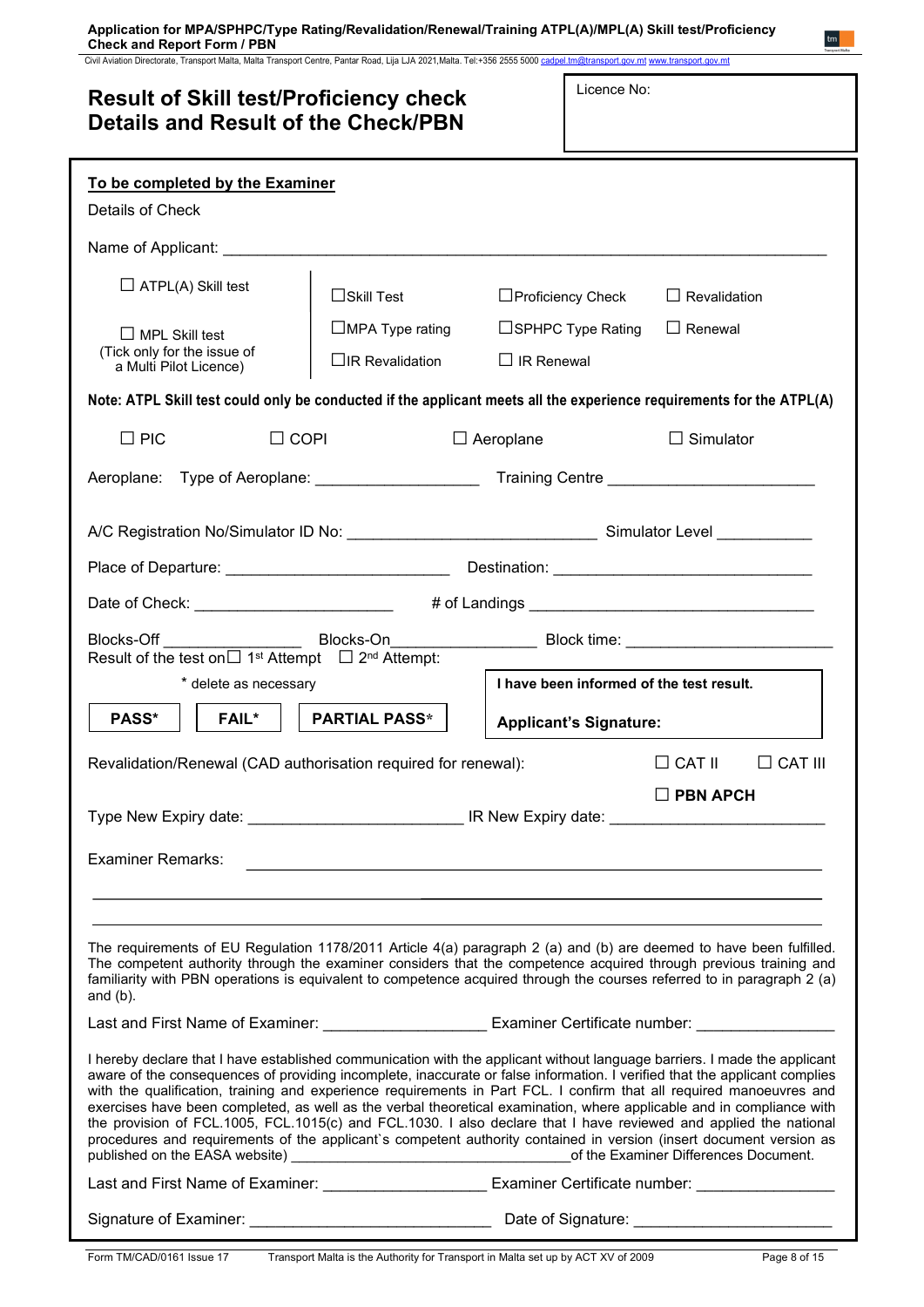Civil Aviation Directorate, Transport Malta, Malta Transport Centre, Pantar Road, Lija LJA 2021,Malta. Tel:+356 2555 5000 [cadpel.tm@transport.gov.mt](mailto:cadpel.tm@transport.gov.mt) ww

## **A. General**

1. Applicants for a skill test shall have received instruction in the same class or type of aircraft to be used in the test.

The training for MPA and PL type ratings shall be conducted in an FFS or in a combination of FSTD(s) and FFS. The skill test or proficiency check for MPA and PL type ratings and the issue of an ATPL and an MPL, shall be conducted in an FFS, if available.

The training, skill test or proficiency check for class or type ratings for SPA and helicopters shall be conducted in:

- (a) an available and accessible FFS, or
- (b) a combination of FSTD(s) and the aircraft if an FFS is not available or accessible; or
- (c) the aircraft if no FSTD is available or accessible.

If FSTDs are used during training, testing or checking, the suitability of the FSTDs used shall be verified against the applicable 'Table of functions and subjective tests' and the applicable 'Table of FSTD validation tests' contained in the primary reference document applicable for the device used. All restrictions and limitations indicated on the device's qualification certificate shall be considered.

2. Failure to achieve a pass in all sections of the test in two attempts will require further training.

3. There is no limit to the number of skill tests that may be attempted.

# **CONTENT OF THE TRAINING/ SKILL TEST/PROFICIENCY CHECK**

4. Unless otherwise determined in the operational suitability data established in accordance with Annex I (Part-21) to Regulation (EU) No 748/2012 (OSD), the syllabus of flight instruction, the skill test and the proficiency check shall comply with this Appendix. The syllabus, skill test and proficiency check may be reduced to give credit for previous experience on similar aircraft types, as determined in the OSD.

5. Except in the case of skill tests for the issue of an ATPL, when so defined in the OSD for the specific aircraft, credit may be given for skill test items common to other types or variants where the pilots are qualified.

# **CONDUCT OF THE TEST/CHECK**

6. The examiner may choose between different skill test or proficiency check scenarios containing simulated relevant operations. Full-flight simulators and other training devices shall be used, as established in this Annex (Part-FCL).

7. During the proficiency check, the examiner shall verify that holders of the class or type rating maintain an adequate level of theoretical knowledge.

8. Should applicants choose to terminate a skill test for reasons considered inadequate by the examiner, they shall retake the entire skill test. If the test is terminated for reasons considered adequate by the examiner, only those sections not completed shall be tested in a further flight.

9. At the discretion of the examiner, any manoeuvre or procedure of the test may be repeated once by the applicants. The examiner may stop the test at any stage if it is considered that the applicants' demonstration of flying skill requires a complete retest.

10. Applicants shall be required to fly the aircraft from a position where the PIC or co-pilot functions, as relevant, can be performed. Under single-pilot conditions, the test shall be performed as if there was no other crew member present.

11. During preflight preparation for the test, applicants are required to determine power settings and speeds. Applicants shall indicate to the examiner the checks and duties carried out, including the identification of radio facilities. Checks shall be completed in accordance with the checklist for the aircraft on which the test is being taken and, if applicable, with the MCC concept. Performance data for take-off, approach and landing shall be calculated by applicants in compliance with the operations manual or flight manual for the aircraft used. Decision heights/altitudes, minimum descent heights/altitudes and missed approach point shall be agreed upon with the examiner.

12. The examiner shall take no part in the operation of the aircraft except where intervention is necessary in the interests of safety or to avoid unacceptable delay to other traffic.

## **SPECIFIC REQUIREMENTS FOR THE SKILL TEST/PROFICIENCY CHECK FOR MULTI-PILOT AIRCRAFT TYPE RATINGS, FOR SINGLE-PILOT AEROPLANE TYPE RATINGS WHEN OPERATED IN MULTI-PILOT OPERATIONS, FOR MPL AND ATPL**

13. The skill test for a multi-pilot aircraft or a single-pilot aeroplane when operated in multi-pilot operations shall be performed in a multi-crew environment. Another applicant or another type rated qualified pilot may function as the second pilot. If an aircraft is used, the second pilot shall be the examiner or an instructor.

14. Applicants shall operate as PF during all sections of the skill test, except for abnormal and emergency procedures, which may be conducted as PF or PM in accordance with MCC. Applicants for the initial issue of a multi-pilot aircraft type rating or ATPL shall also demonstrate the ability to act as PM. Applicants may choose either the left-hand or the right-hand seat for the skill test if all items can be executed from the selected seat.

15. The following matters shall be specifically checked by the examiner for applicants for the ATPL or a type rating for multi-pilot aircraft or for multipilot operations in a single-pilot aeroplane extending to the duties of a PIC, irrespective of whether the applicants act as PF or PM:

- (a) managing crew cooperation;
- (b) maintaining a general survey of the aircraft operation by appropriate supervision; and
- (c) setting priorities and making decisions in accordance with safety aspects and relevant rules and regulations appropriate to the operational situation, including emergencies.
- 16. The test or check should be accomplished under IFR, if the IR rating is included, and as far as possible be accomplished in a simulated commercial air transport environment. An essential element to be checked is the ability to plan and conduct the flight from routine briefing material.

17. When the type rating course has included less than 2 hours of flight training in the aircraft, the skill test may be conducted in an FFS and may be completed before the flight training in the aircraft.

The approved flight training shall be performed by a qualified instructor under the responsibility of:

- (a) an ATO; or
- (b) an organisation holding an AOC issued in accordance with Annex III (Part-ORO) to Regulation (EU) No 965/2012 and specifically approved for such training; or
- the instructor, in cases where no aircraft flight training for SP aircraft at an ATO or AOC holder is approved, and the aircraft flight training was approved by the applicants' competent authority.

A certificate of completion of the type rating course including the flight training in the aircraft shall be forwarded to the competent authority before the new type rating is entered in the applicants' licence.

18. For the upset recovery training, 'stall event' means either an approach-to-stall or a stall. An FFS can be used by the ATO to either train recovery from a stall or demonstrate the type-specific characteristics of a stall, or both, provided that:

- (a) the FFS has been qualified in accordance with the special evaluation requirements in CS-FSTD(A); and
- (b) the ATO has successfully demonstrated to the competent authority that any negative transfer of training is mitigated.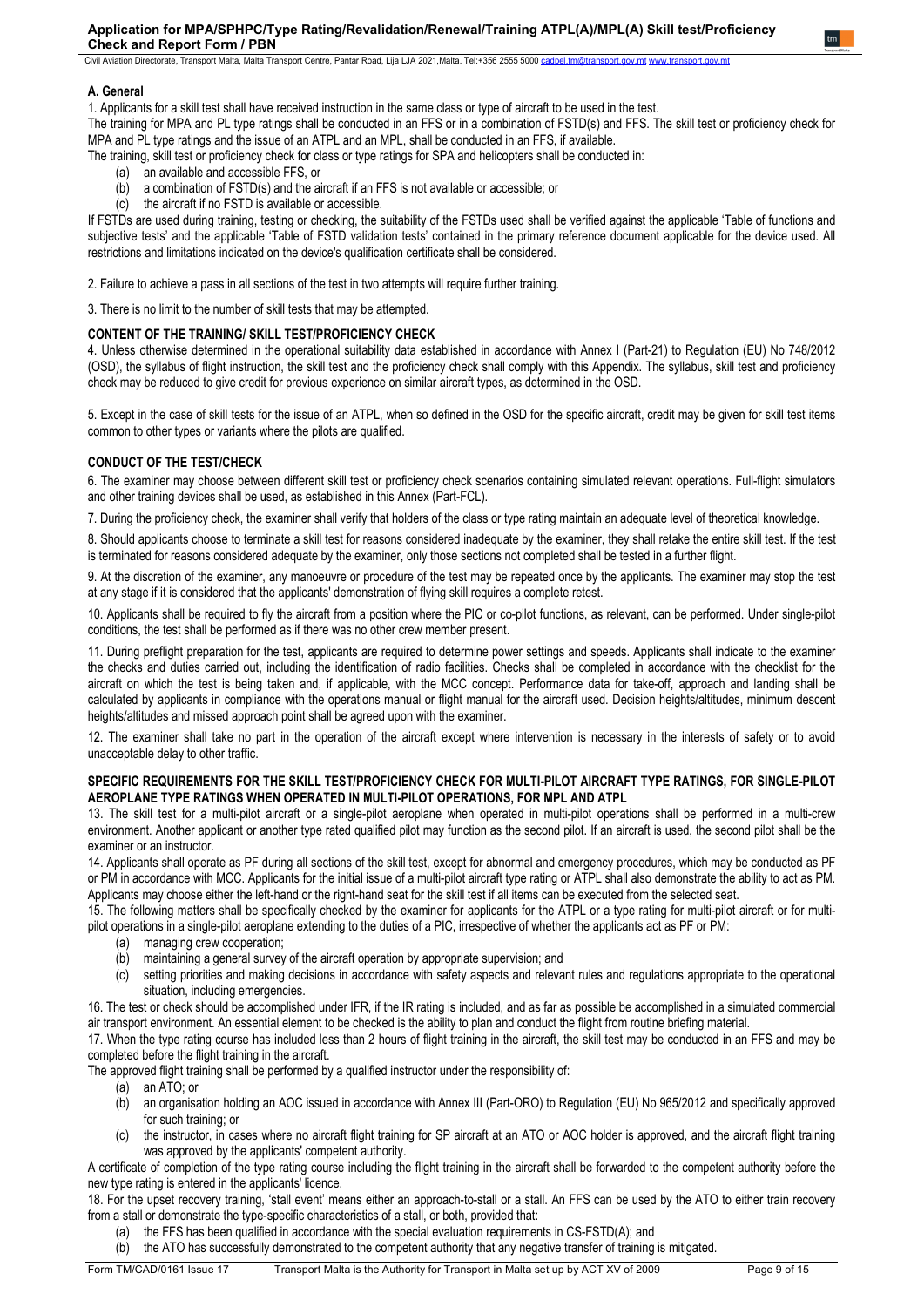Civil Aviation Directorate, Transport Malta, Malta Transport Centre, Pantar Road, Lija LJA 2021, Malta. Tel:+356 2555 5000 cadpel.tm@t

#### **B. Specific requirements for the aeroplane category**

PASS MARKS

In the case of multi-pilot and single-pilot high-performance complex aeroplanes, applicants shall pass all sections of the skill test or proficiency check. Failure in more than five items will require applicants to take the entire test or check again. Applicants failing 5 or fewer items shall take the failed items again. Failure in any item on the retest or recheck, including those items that have been passed on a previous attempt, will require applicants to repeat the entire check or test again. Section 6 is not part of the ATPL or MPL skill test. If applicants only fail or do not take Section 6, the type rating will be issued without CAT II or CAT III privileges. To extend the type rating privileges to CAT II or CAT III, applicants shall pass the Section 6 on the appropriate type of aircraft.

## **FLIGHT TEST TOLERANCE**

- 3. Applicants shall demonstrate the ability to:
	- (a) operate the aeroplane within its limitations;
	- (b) complete all manoeuvres with smoothness and accuracy;
	- (c) exercise good judgement and airmanship;<br>(d) apply aeronautical knowledge;
	- apply aeronautical knowledge;
	- (e) maintain control of the aeroplane at all times in such a manner that the successful outcome of a procedure or manoeuvre is never in doubt;<br>(f) understand and apply crew coordination and incapacitation procedures, if ap
	- understand and apply crew coordination and incapacitation procedures, if applicable; and
	- (g) communicate effectively with the other crew members, if applicable.

## 4. The following limits shall apply, corrected to make allowance for turbulent conditions and the handling qualities and performance of the aeroplane used:

|         | Generally                                                          | $± 100$ feet          |                          | on radio aids                                                         | $± 5^\circ$                                                                                                                |
|---------|--------------------------------------------------------------------|-----------------------|--------------------------|-----------------------------------------------------------------------|----------------------------------------------------------------------------------------------------------------------------|
| Height  | Starting a go-around at decision<br>$+50$ feet $-0$ feet<br>height |                       | For "angular" deviations | half scale deflection, azimuth and<br>glide path (e.g. LPV, ILS, MLS, |                                                                                                                            |
|         | Minimum descent height/altitude                                    | $+50$ feet/ $-0$ feet |                          |                                                                       | GLS)                                                                                                                       |
|         | all engines operating                                              | $± 5^\circ$           | <b>Tracking</b>          | 2D (LNAV) and 3D<br>(LNAV/VNAV) "linear"                              | Cross track error/deviation shall<br>normally be limited to<br>$±$ % the RNP value associated<br>with the procedure. Brief |
| Heading | with simulated engine failure                                      | $± 10^{\circ}$        |                          | deviations                                                            | deviations from this standard up to<br>a maximum of 1 time the RNP<br>value are allowable.                                 |
|         |                                                                    |                       |                          | 3D linear vertical deviations                                         | not more than -75 feet below the                                                                                           |
| Speed   | all engines operating<br>$± 5$ knots                               |                       |                          | (e.g. RNP APCH<br>(LNAV/VNAV) using<br>BaroVNAV)                      | vertical profile at any time, and not<br>more than +75 feet above the<br>vertical profile at or below 1 000                |
|         | with simulated engine failure                                      | + 10 knots/- 5 knots  |                          |                                                                       | feet above aerodrome level                                                                                                 |

## **CONTENT OF THE TRAINING/SKILL TEST/PROFICIENCY CHECK**

6. Multi-pilot aeroplanes and single-pilot high performance complex aeroplanes:

(a) The following symbols mean:

|  | Trained as PIC or co-pilot and as PF and PM for the issue of a type rating as applicable. |
|--|-------------------------------------------------------------------------------------------|

- OTD  $=$  Other training devices may be used for this exercise.<br>  $X =$  An FFS shall be used for this exercise: otherwise an
- X = An FFS shall be used for this exercise; otherwise an aeroplane shall be used if appropriate for the manoeuvre or procedure.<br>P# = The training shall be complemented by supervised aeroplane inspection.

The training shall be complemented by supervised aeroplane inspection.

(b) The practical training shall be conducted at least at the training equipment level shown as (P), or may be conducted up to any higher equipment level shown by the arrow (---->).

The following abbreviations are used to indicate the training equipment used:

- A = aeroplane<br>FFS = full-flight s
- full-flight simulator
- FSTD = flight simulator training device

(c) The starred items (\*) shall be flown solely by reference to instruments.

(d) Where the letter 'M' appears in the skill test or proficiency check column, this will indicate a mandatory exercise or a choice where more than one exercise appears.

(e) An FFS shall be used for practical training and testing if the FFS forms part of an approved type rating course. The following considerations will apply to the approval of the course:

(i) the qualifications of the instructors;

(ii) the qualification and the amount of training provided on the course in an FSTD; and

(iii) the qualifications and previous experience on similar types of the pilots under training.

(f) Manoeuvres and procedures shall include MCC for multi-pilot aeroplane and for single-pilot high-performance complex aeroplanes in multi-pilot operations.

(g) Manoeuvres and procedures shall be conducted in single-pilot role for single-pilot high-performance complex aeroplanes in single-pilot operations.

(h) In the case of single-pilot high-performance complex aeroplanes, when a skill test or proficiency check is performed in multi-pilot operations, the type rating shall be restricted to multi-pilot operations. If privileges of single-pilot are sought, the manoeuvres/procedures in 2.5, 3.8.3.4, 4.4, 5.5 and at least one manoeuvre/procedure from Section 3.4 have to be completed in addition as single-pilot.

(i) In the case of a restricted type rating issued in accordance with FCL.720.A(c), applicants shall fulfil the same requirements as other applicants for the type rating except for the practical exercises relating to the take-off and landing phases.

(j) To establish or maintain PBN privileges, one approach shall be an RNP APCH. Where an RNP APCH is not practicable, it shall be performed in an appropriately equipped FSTD.

By way of derogation from the subparagraph above, in cases where a proficiency check for revalidation of PBN privileges does not include an RNP APCH exercise, the PBN privileges of the pilot shall not include RNP APCH. The restriction shall be lifted if the pilot has completed a proficiency check including an RNP APCH exercise.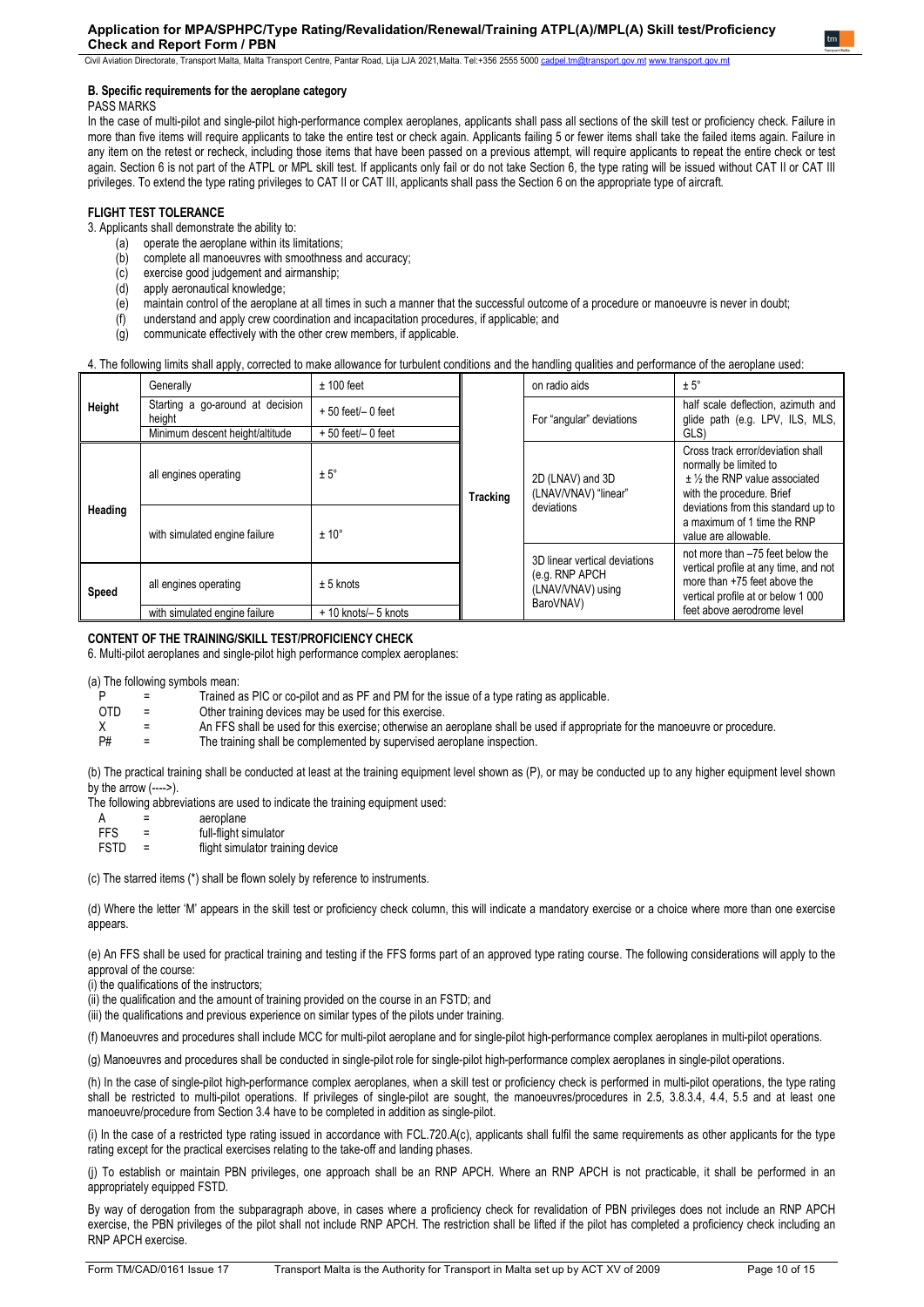Civil Aviation Directorate, Transport Malta, Malta Transport Centre, Pantar Road, Lija LJA 2021,Malta. Tel:+356 2555 5000 [cadpel.tm@transport.gov.mt](mailto:cadpel.tm@transport.gov.mt) www.transport.gov.mt

# **Application for ATPL(A) Issue Experience and Crediting**

Licence No:

 $tm$ 

# **Appendix 1 Complete if applicable**

| To be completed by the applicant                                                                                           |  |  |  |  |  |  |  |
|----------------------------------------------------------------------------------------------------------------------------|--|--|--|--|--|--|--|
| Pilot licence held $\Box$ CPL(A) $\Box$ MPL $\Box$ Third Country ATPL(A)                                                   |  |  |  |  |  |  |  |
| $\Box$ IR(A) multi-engine aeroplane valid until: _________________________________                                         |  |  |  |  |  |  |  |
| $\Box$ MCC course completed                                                                                                |  |  |  |  |  |  |  |
|                                                                                                                            |  |  |  |  |  |  |  |
|                                                                                                                            |  |  |  |  |  |  |  |
|                                                                                                                            |  |  |  |  |  |  |  |
| of which FNPT or FFS _____ Maximum 100 hours of which FNPT I or II______ Maximum 25hours of Flight Experience.             |  |  |  |  |  |  |  |
| of which,                                                                                                                  |  |  |  |  |  |  |  |
|                                                                                                                            |  |  |  |  |  |  |  |
|                                                                                                                            |  |  |  |  |  |  |  |
| (PIC + PICUS together Minimum 250 hours) PIC hours: _______________ Minimum 70 hours<br>B2)                                |  |  |  |  |  |  |  |
|                                                                                                                            |  |  |  |  |  |  |  |
| B3) PICUS hours: __________________________________ Minimum 500 hours                                                      |  |  |  |  |  |  |  |
| C) Cross-country experience hours: Minimum 200 hours                                                                       |  |  |  |  |  |  |  |
| of which as PIC or PICUS hours ___________________________________ Minimum 100 hours                                       |  |  |  |  |  |  |  |
|                                                                                                                            |  |  |  |  |  |  |  |
|                                                                                                                            |  |  |  |  |  |  |  |
|                                                                                                                            |  |  |  |  |  |  |  |
|                                                                                                                            |  |  |  |  |  |  |  |
|                                                                                                                            |  |  |  |  |  |  |  |
|                                                                                                                            |  |  |  |  |  |  |  |
| For Office Use:                                                                                                            |  |  |  |  |  |  |  |
| Credit given if applicable towards the 1500 hours flight time Hours: ____________                                          |  |  |  |  |  |  |  |
| PIC hours on TMGs or Sailplanes - Maximum 30 hour<br>Helicopter hours Maximum 50% of all flight time requirements as above |  |  |  |  |  |  |  |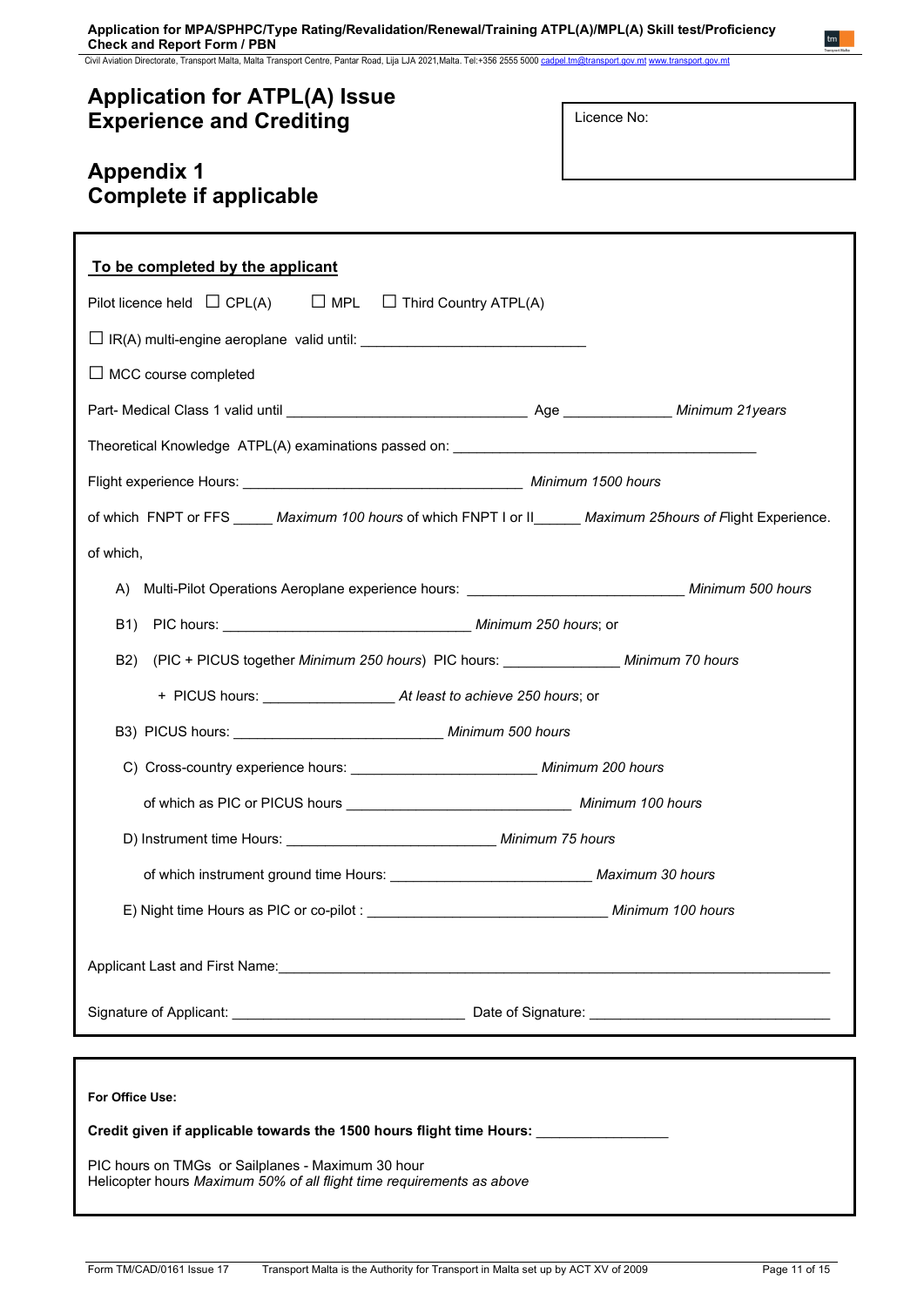Civil Aviation Directorate, Transport Malta, Malta Transport Centre, Pantar Road, Lija LJA 2021,Malta. Tel:+356 2555 5000 [cadpel.tm@transport.gov.mt](mailto:cadpel.tm@transport.gov.mt) www.transport.gov.mt

| <b>Application for First MPA Type Rating</b>                                                                                                                                                                                      | Licence No:             |  |  |  |  |  |
|-----------------------------------------------------------------------------------------------------------------------------------------------------------------------------------------------------------------------------------|-------------------------|--|--|--|--|--|
| <b>Appendix 2</b><br><b>Complete if applicable</b>                                                                                                                                                                                |                         |  |  |  |  |  |
| To be Completed by the applicant<br>$\Box$ CPL $\Box$ MPL<br>Pilot licence held $\Box$ PPL<br>$\Box$ ATPL                                                                                                                         |                         |  |  |  |  |  |
|                                                                                                                                                                                                                                   |                         |  |  |  |  |  |
| Part-Medical                                                                                                                                                                                                                      |                         |  |  |  |  |  |
| Theoretical Knowledge ATPL(A) examinations passed on: ___________________________                                                                                                                                                 |                         |  |  |  |  |  |
| If MCC is not combined with Type Rating                                                                                                                                                                                           |                         |  |  |  |  |  |
| $M1)$ $\Box$ Hold a certificate of satisfactory completion of MCC in aeroplanes; or                                                                                                                                               |                         |  |  |  |  |  |
| M2) $\Box$ Hold a certificate of satisfactory completion of MCC in helicopters and have $\Box$ hours of flight<br>experience as pilot on multi-pilot helicopters Minimum 100 hours; or                                            |                         |  |  |  |  |  |
| M3) □ have _________________ hours as pilot on multi-pilot helicopters Minimum 500 hours; or                                                                                                                                      |                         |  |  |  |  |  |
| $M4)$ $\Box$ have ________________ hours as pilot in multi-pilot operations on single-pilot mutli-engine aeroplanes, in<br>commercial air transport in accordance with the applicable operational requirements Minimum 500 hours. |                         |  |  |  |  |  |
|                                                                                                                                                                                                                                   |                         |  |  |  |  |  |
| 1) $\Box$ Have completed the training course as specified in FCL.745.A - Advanced UPRT course – aeroplanes OR                                                                                                                     |                         |  |  |  |  |  |
| 2) $\Box$ Have completed within the preceding 3 years, the training and checking in accordance with points ORO.FC.220<br>and ORO.FC.230 of ANNEX III (Part-ORO) to Regulation (EU) 965/2012 OR                                    |                         |  |  |  |  |  |
| 3) $\Box$ Have completed the training specified in point FCL.915(e)(1)(ii) UPRT Instructor Training Course                                                                                                                        |                         |  |  |  |  |  |
| Flight instruction for type rating according to approved syllabus completed on example to the state of the state of                                                                                                               |                         |  |  |  |  |  |
|                                                                                                                                                                                                                                   |                         |  |  |  |  |  |
|                                                                                                                                                                                                                                   |                         |  |  |  |  |  |
|                                                                                                                                                                                                                                   |                         |  |  |  |  |  |
|                                                                                                                                                                                                                                   |                         |  |  |  |  |  |
| Number of aircraft landings after simulator training ____________________________                                                                                                                                                 |                         |  |  |  |  |  |
| Applicant Last and First Name: 1980 1990 1990 1991 1992 1994 1994 1994 1995 1996 1996 1997 1998 1999 1999 199                                                                                                                     |                         |  |  |  |  |  |
|                                                                                                                                                                                                                                   |                         |  |  |  |  |  |
| For Office Use:<br>Limitation to initially fly under the supervision of an instructor as required by OSD<br>If required, number of hours under supervision is __________________________hrs                                       | $\Box$ Yes<br>$\Box$ No |  |  |  |  |  |
|                                                                                                                                                                                                                                   |                         |  |  |  |  |  |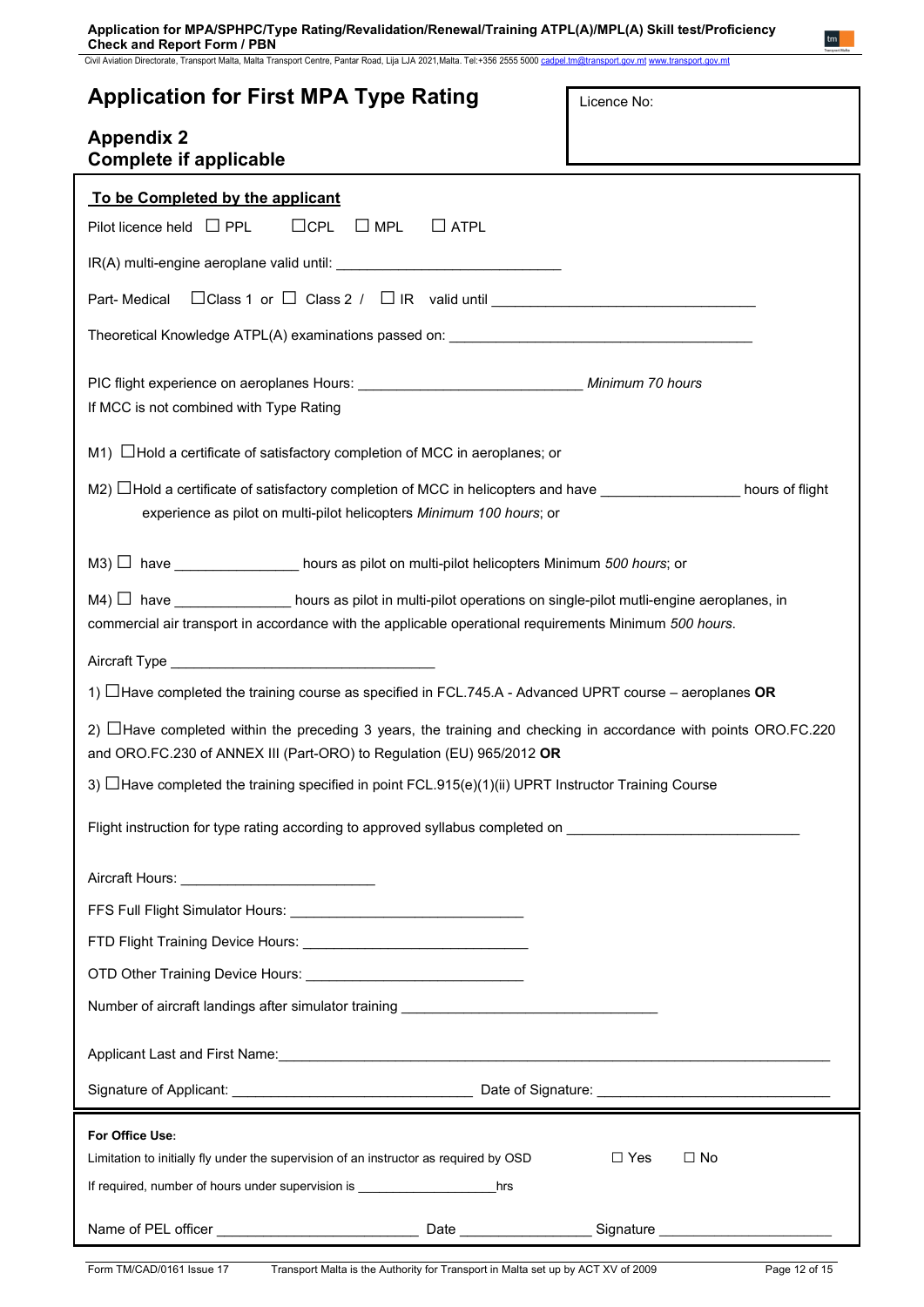Civil Aviation Directorate, Transport Malta, Malta Transport Centre, Pantar Road, Lija LJA 2021,Malta. Tel:+356 2555 5000 [cadpel.tm@transport.gov.mt](mailto:cadpel.tm@transport.gov.mt) www.transport.gov.mt

| <b>Application for First Single Pilot High</b><br><b>Performance Complex Aeroplane Type Rating</b>                                                                                            | Licence No:                                                                                                                                                                                                           |  |  |
|-----------------------------------------------------------------------------------------------------------------------------------------------------------------------------------------------|-----------------------------------------------------------------------------------------------------------------------------------------------------------------------------------------------------------------------|--|--|
| <b>Appendix 3</b><br><b>Complete if applicable</b>                                                                                                                                            |                                                                                                                                                                                                                       |  |  |
| To be Completed by the applicant                                                                                                                                                              |                                                                                                                                                                                                                       |  |  |
|                                                                                                                                                                                               |                                                                                                                                                                                                                       |  |  |
| Before starting the course:                                                                                                                                                                   |                                                                                                                                                                                                                       |  |  |
| Total Flight Experience Hours _______________________ Minimum 200 hours<br>1)                                                                                                                 |                                                                                                                                                                                                                       |  |  |
| PIC hours on aeroplanes ________________________________ Minimum 70 hours<br>2)                                                                                                               |                                                                                                                                                                                                                       |  |  |
| Additional theoretical knowledge:<br>3)                                                                                                                                                       |                                                                                                                                                                                                                       |  |  |
| $\Box$ Hold a certificate of satisfactorily completion of a course of additional theoretical knowledge for SPHP aircraft<br>(i)<br>undertaken at an ATO; or                                   |                                                                                                                                                                                                                       |  |  |
| □ Passed Part-FCL ATPL(A) theoretical knowledge examinations; or<br>(ii)                                                                                                                      |                                                                                                                                                                                                                       |  |  |
| $\Box$ Hold in addition to a Part-FCL licence an ATPL(A) or CPL(A)/IR with theoretical knowledge credit for ATPL(A)<br>(iii)<br>issue in accordance with ICAO Annex 1.                        |                                                                                                                                                                                                                       |  |  |
| $\Box$ CPL<br>Pilot licence held $\Box$ PPL<br>$\Box$ ATPL<br>4)                                                                                                                              |                                                                                                                                                                                                                       |  |  |
| Part-Medical Certificate: $\Box$ Class 1 $\Box$ Class 2/ $\Box$ IR - Medical Certificate is valid until $\Box$<br>5)                                                                          |                                                                                                                                                                                                                       |  |  |
| For Multi-pilot operations:<br>6)                                                                                                                                                             |                                                                                                                                                                                                                       |  |  |
| If MCC is not combined with Type Rating                                                                                                                                                       |                                                                                                                                                                                                                       |  |  |
| i) $\Box$ Hold a certificate of satisfactory completion of MCC in aeroplanes; or                                                                                                              |                                                                                                                                                                                                                       |  |  |
| ii) $□$ Hold a certificate of satisfactory completion of MCC in helicopters and have ________________ hours of<br>flight experience as pilot on multi-pilot helicopters Minimum 100 hours; or |                                                                                                                                                                                                                       |  |  |
| iii) $\Box$ Have __________________ hours as pilot on multi-pilot helicopters Minimum 500 hours; or                                                                                           |                                                                                                                                                                                                                       |  |  |
|                                                                                                                                                                                               | iv) $\Box$ Have $\Box$ hours as pilot in multi-pilot operations on single-pilot multi-engine aeroplanes, in<br>commercial air transport in accordance with the applicable operational requirements Minimum 500 hours. |  |  |
| Flight instruction for type rating according to approved syllabus completed on<br>7)                                                                                                          |                                                                                                                                                                                                                       |  |  |
|                                                                                                                                                                                               |                                                                                                                                                                                                                       |  |  |
|                                                                                                                                                                                               |                                                                                                                                                                                                                       |  |  |
|                                                                                                                                                                                               |                                                                                                                                                                                                                       |  |  |
| 8)                                                                                                                                                                                            |                                                                                                                                                                                                                       |  |  |
| 9A) $\Box$ Have completed the training course as specified in FCL.745.A - Advanced UPRT course – aeroplanes OR                                                                                |                                                                                                                                                                                                                       |  |  |
| 9B) ∐Have completed within the preceding 3 years, the training and checking in accordance with points ORO.FC.220<br>and ORO.FC.230 of ANNEX III (Part-ORO) to Regulation (EU) 965/2012 OR     |                                                                                                                                                                                                                       |  |  |
| 9C) $\Box$ Have completed the training specified in point FCL.915(e)(1)(ii) UPRT Instructor Training Course                                                                                   |                                                                                                                                                                                                                       |  |  |
|                                                                                                                                                                                               |                                                                                                                                                                                                                       |  |  |
|                                                                                                                                                                                               |                                                                                                                                                                                                                       |  |  |
| For Office Use:                                                                                                                                                                               |                                                                                                                                                                                                                       |  |  |
| Limitation to initially fly under the supervision of an instructor as required by OSD                                                                                                         | $\Box$ Yes<br>$\Box$ No                                                                                                                                                                                               |  |  |
|                                                                                                                                                                                               |                                                                                                                                                                                                                       |  |  |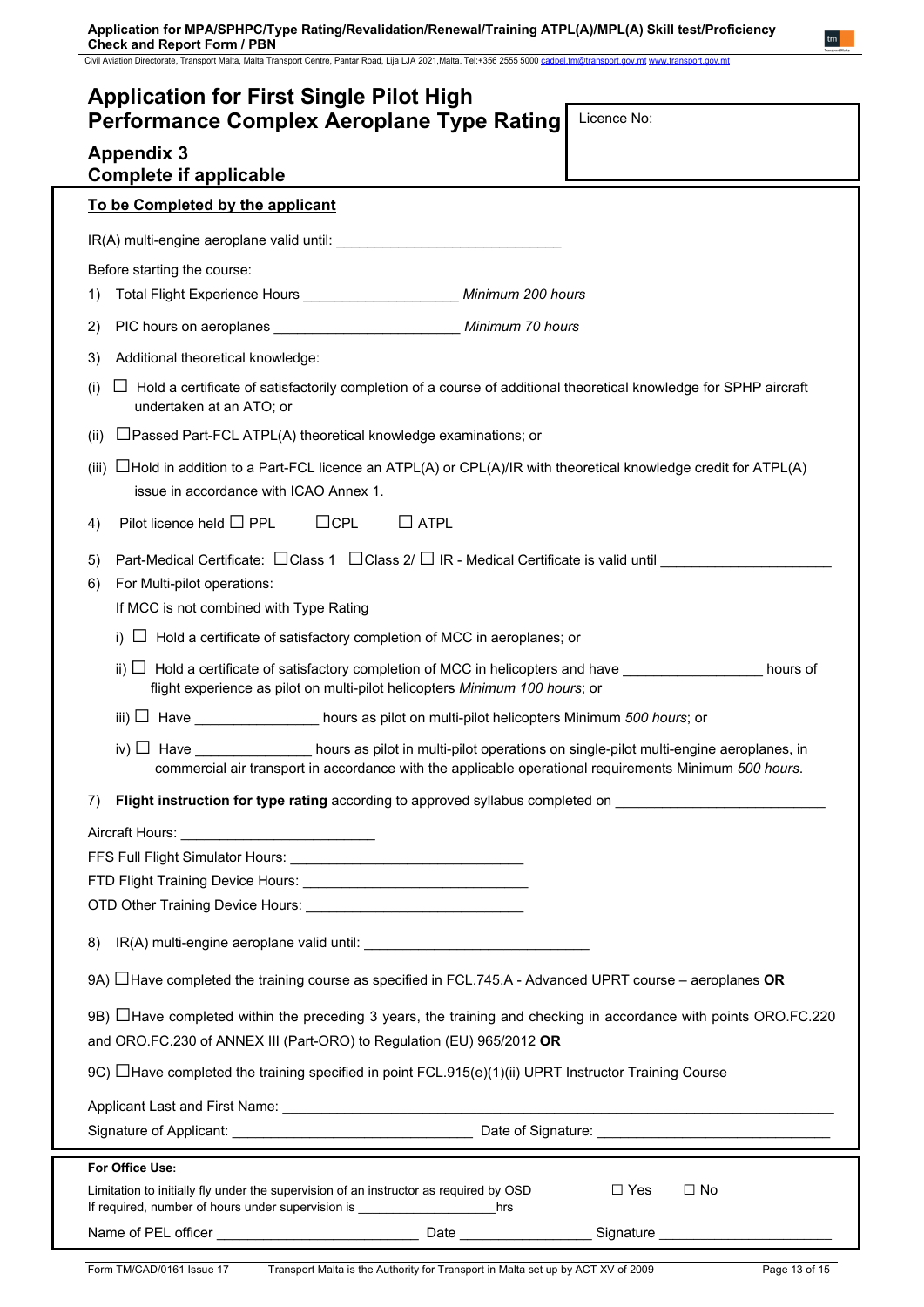Civil Aviation Directorate, Transport Malta, Malta Transport Centre, Pantar Road, Lija LJA 2021,Malta. Tel:+356 2555 5000 [cadpel.tm@transport.gov.mt](mailto:cadpel.tm@transport.gov.mt) www.transport.gov.mt

# **Submission Instructions**

| Respective Appendix have to be printed and completed if necessary.                                                           |                                                                                                                                                                                                              | <b>Office</b>                        |
|------------------------------------------------------------------------------------------------------------------------------|--------------------------------------------------------------------------------------------------------------------------------------------------------------------------------------------------------------|--------------------------------------|
| Age: An applicant for a ATPL(A) must be at least 21 years old.                                                               |                                                                                                                                                                                                              | use<br>Only                          |
| <b>Documents Required:</b>                                                                                                   |                                                                                                                                                                                                              |                                      |
|                                                                                                                              | 1. A copy of the Malta ID Card (both sides) or Passport [Original has to be presented before<br>licence is collected / Not required if the applicant already holds a Malta Part-FCL licence].                | $\bigcirc$                           |
|                                                                                                                              | 2. A copy of the Part-Medical Certificate [Original has to be presented before licence is<br>collected]                                                                                                      | $\circled{2}$                        |
|                                                                                                                              | 3. Log Book – All flight instruction / instrument flight instruction / instrument ground<br>instruction/ etc. must be counter-signed by the instructor /All PICUS must be signed by the<br>Pilot-in-command. | $\circled{3}$                        |
|                                                                                                                              | 4. Copy of ATO Approval Certificate where type rating instruction was given if not issued by<br><b>Transport Malta</b>                                                                                       | $\bigcirc$                           |
|                                                                                                                              | 5. A copy of the Course Completion Certificate for the type rating [Original has to be<br>presented before licence is collected].                                                                            | $\circledS$                          |
| 6.                                                                                                                           | Copy of Examiner Certificate if not issued by Transport Malta                                                                                                                                                | $\circled{6}$                        |
| 7.                                                                                                                           | Copy of Language Proficiency Certificate issued by Transport Malta                                                                                                                                           | $\circled{7}$                        |
|                                                                                                                              | 8. Proof of aircraft landings where applicable for issue of the type rating                                                                                                                                  | $\circledS$                          |
|                                                                                                                              | 9. A copy of the ATPL(A) Theoretical Knowledge Examination Results [If not issued by<br>Transport Malta original has to be presented before licence is collected.]                                           | $\circled{9}$<br>$\circled{10}$      |
| 10. Copy of simulator approval certificate                                                                                   |                                                                                                                                                                                                              |                                      |
| <b>For MPA</b>                                                                                                               |                                                                                                                                                                                                              |                                      |
|                                                                                                                              | 11. A copy of the MCC completion certificate.                                                                                                                                                                | $\left( \underline{1}\right)$        |
|                                                                                                                              | 12. A copy of the ATO approval where the MCC was conducted                                                                                                                                                   | $\circled{12}$                       |
|                                                                                                                              | 13. Copy of Course Completion Certificate for Advanced UPRT                                                                                                                                                  | $\circled{1}$                        |
| <b>For SPHPC</b><br>(14)                                                                                                     |                                                                                                                                                                                                              |                                      |
|                                                                                                                              | 14. A copy of certificate of additional course of theoretical knowledge for SPHP aeroplanes at                                                                                                               |                                      |
| an ATO [Original to be submitted before licence is collected]                                                                |                                                                                                                                                                                                              | $\circled{15}$                       |
| 15. A copy of the ICAO licence if applicable for SPHP aircraft [Original has to be submitted<br>before licence is collected] |                                                                                                                                                                                                              | $\circledR$                          |
|                                                                                                                              | 16. Proof of ICAO ATPL theory for SPHPC aeroplanes if applicable                                                                                                                                             | $\left(\widehat{\mathrm{17}}\right)$ |
|                                                                                                                              | 17. Copy of Course Completion Certificate for Advanced UPRT                                                                                                                                                  |                                      |

# **It is important to send all the documents to avoid a delay in the issue of the rating.**

**Fee**: The applicable fee in the Malta Air Navigation Order / Scheme of Charges on the Transport Malta website has to be submitted with the application.

**Queries**: If you need additional information send an email to cadpel.tm@transport.gov.mt

**Designation:** Before conducting a skill test, the applicant or ATO have to nominate an examiner in accordance to PEL Notice 49.

Send completed form to: **Transport Malta, Personnel Licensing Section, Civil Aviation Directorate, Malta Transport Centre, Pantar Road, Lija LJA 2021, Malta**